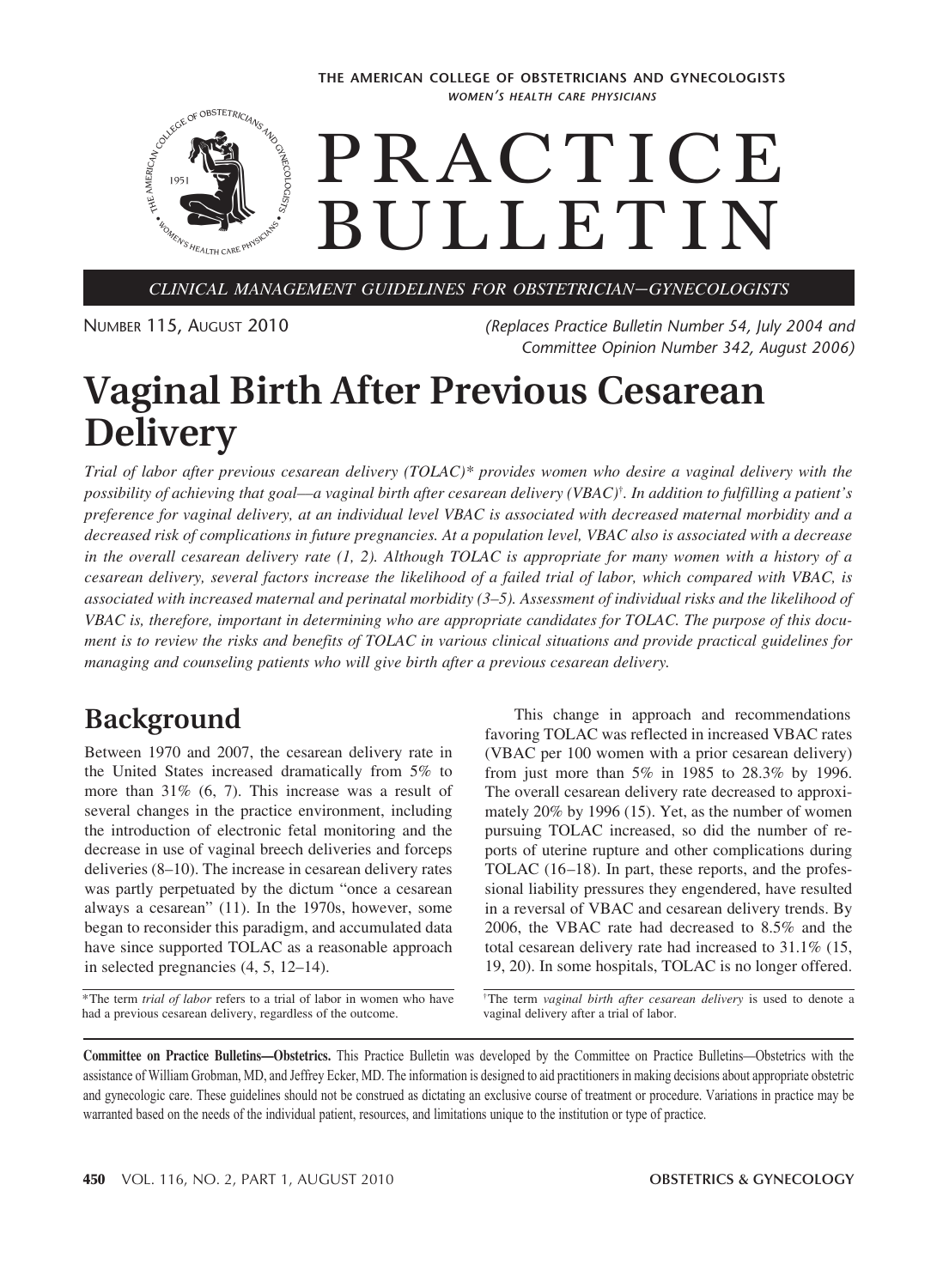In a 2010 consensus conference, the National Institutes of Health (NIH) examined the safety and outcome of TOLAC and VBAC and factors associated with decreasing rates. The NIH panel recognized that TOLAC was a reasonable option for many women with a prior cesarean delivery (21) and called on organizations to facilitate access to TOLAC. In addition, the panel recognized that "concerns over liability have a major impact on the willingness of physicians and healthcare institutions to offer TOL [TOLAC]" (21).

# *Evaluating the Evidence*

Data detailing rates of VBAC after TOLAC and attendant maternal and neonatal outcomes associated with TOLAC versus planned repeat cesarean delivery can guide the health care provider and patient when deciding the approach to delivery in women with a prior cesarean delivery. There are currently no randomized trials comparing maternal or neonatal outcomes between women undertaking TOLAC and those undergoing a repeat cesarean delivery. Instead, recommendations regarding the approach to delivery are based on observational data that have reported the probability of VBAC once TOLAC is attempted, and compared the maternal and neonatal morbidities associated with TOLAC and repeat cesarean delivery (3–5, 12–14, 22–29). These data were summarized in the Evidence Report/ Technology Assessment that provided background for the 2010 NIH Consensus Conference (30).

Before considering the results of any analysis, it is important to note that the appropriate statistical comparison is by intention to deliver (TOLAC versus elective repeat cesarean delivery). Comparing outcomes from VBAC or repeat cesarean delivery after TOLAC with those from a planned repeat cesarean delivery is inappropriate because no one patient can be guaranteed VBAC, and the risks and benefits may be disproportionately associated with a failed TOLAC.

# **Clinical Considerations and Recommendations**

# *What are the risks and benefits associated with a trial of labor after previous cesarean delivery?*

Neither elective repeat cesarean delivery nor TOLAC are without maternal or neonatal risk (see Table 1 and Table 2). The risks of either approach include maternal hemorrhage, infection, operative injury, thromboembolism, hysterectomy, and death (4, 5, 13, 22, 31). Most maternal morbidity that occurs during TOLAC occurs when repeat cesarean delivery becomes necessary (3–5, 23). Thus, VBAC is associated with fewer complications, and a failed TOLAC is associated with more complications, than elective repeat cesarean delivery (3–5, 22). Consequently, risk for maternal morbidity is integrally related to a woman's probability of achieving VBAC (32).

Uterine rupture or dehiscence\* is the outcome associated with TOLAC that most significantly increases the chance of additional maternal and neonatal morbidity. The reported incidence of uterine rupture varies, in part because some studies have grouped true, catastrophic uterine rupture together with asymptomatic scar dehiscence. Additionally, early case series did not stratify rupture rates by the type of prior cesarean incision (ie, low transverse versus classical) (29).

One factor that markedly influences the chance of uterine rupture is the location of the prior incision on the uterus. Several large studies of women with a prior low

**Table 1. Composite Maternal Risks from Elective Repeat Cesarean Delivery and Trial of Labor After Previous Cesarean Delivery**

| <b>Maternal Risks</b>    | ERCD $(%)$    |             | TOLAC $(\%)$       |
|--------------------------|---------------|-------------|--------------------|
|                          |               | One CD      | Two or<br>more CDs |
| Endometritis             | $1.5 - 2.1$   | 2.9         | 3.1                |
| Operative injury         | $0.42 - 0.6$  | 0.4         | 0.4                |
| <b>Blood transfusion</b> | $1 - 1.4$     | $0.7 - 1.7$ | 3.2                |
| Hysterectomy             | $0 - 0.4$     | $0.2 - 0.5$ | 0.6                |
| Uterine rupture          | $0.4 - 0.5$   | $0.7 - 0.9$ | $0.9 - 1.8$        |
| Maternal death           | $0.02 - 0.04$ | 0.02        | 0                  |

Abbreviations: CD, cesarean delivery; ERCD, elective repeat cesarean delivery; TOLAC, trial of labor after cesarean delivery; VBAC, vaginal birth after cesarean.

Data from Landon MB, Hauth JC, Leveno KJ, Spong CY, Leindecker S, Varner MW, et al. Maternal and perinatal outcomes associated with a trial of labor after prior cesarean delivery. National Institute of Child Health and Human Development Maternal-Fetal Medicine Units Network. N Engl J Med 2004;351:2581–9; Landon MB, Spong CY, Thom E, Hauth JC, Bloom SL, Varner MW, et al. Risk of uterine rupture with a trial of labor in women with multiple and single prior cesarean delivery. National Institute of Child Health and Human Development Maternal-Fetal Medicine Units Network. Obstet Gynecol 2006;108:12–20; Macones GA, Peipert J, Nelson DB, Odibo A, Stevens EJ, Stamilio DM, et al. Maternal complications with vaginal birth after cesarean delivery: a multicenter study. Am J Obstet Gynecol 2005;193:1656–62; Hibbard JU, Ismail MA, Wang Y, Te C, Karrison T, Ismail MA. Failed vaginal birth after a cesarean section: how risky is it? I. Maternal morbidity. Am J Obstet Gynecol 2001;184:1365–71; *and* Rossi AC, D'Addario V. Maternal morbidity following a trial of labor after cesarean section vs elective repeat cesarean delivery: a systematic review with metaanalysis. Am J Obstet Gynecol 2008;199:224–31.

\*The terms *uterine rupture* and *uterine dehiscence* are not consistently defined in the literature so as to distinguish them from each other and are often, seemingly, used interchangeably. Although some connotations may suggest that dehiscence is less morbid than rupture, that convention is not used in this document. In this document these terms refer to symptomatic or clinically significant events unless otherwise noted.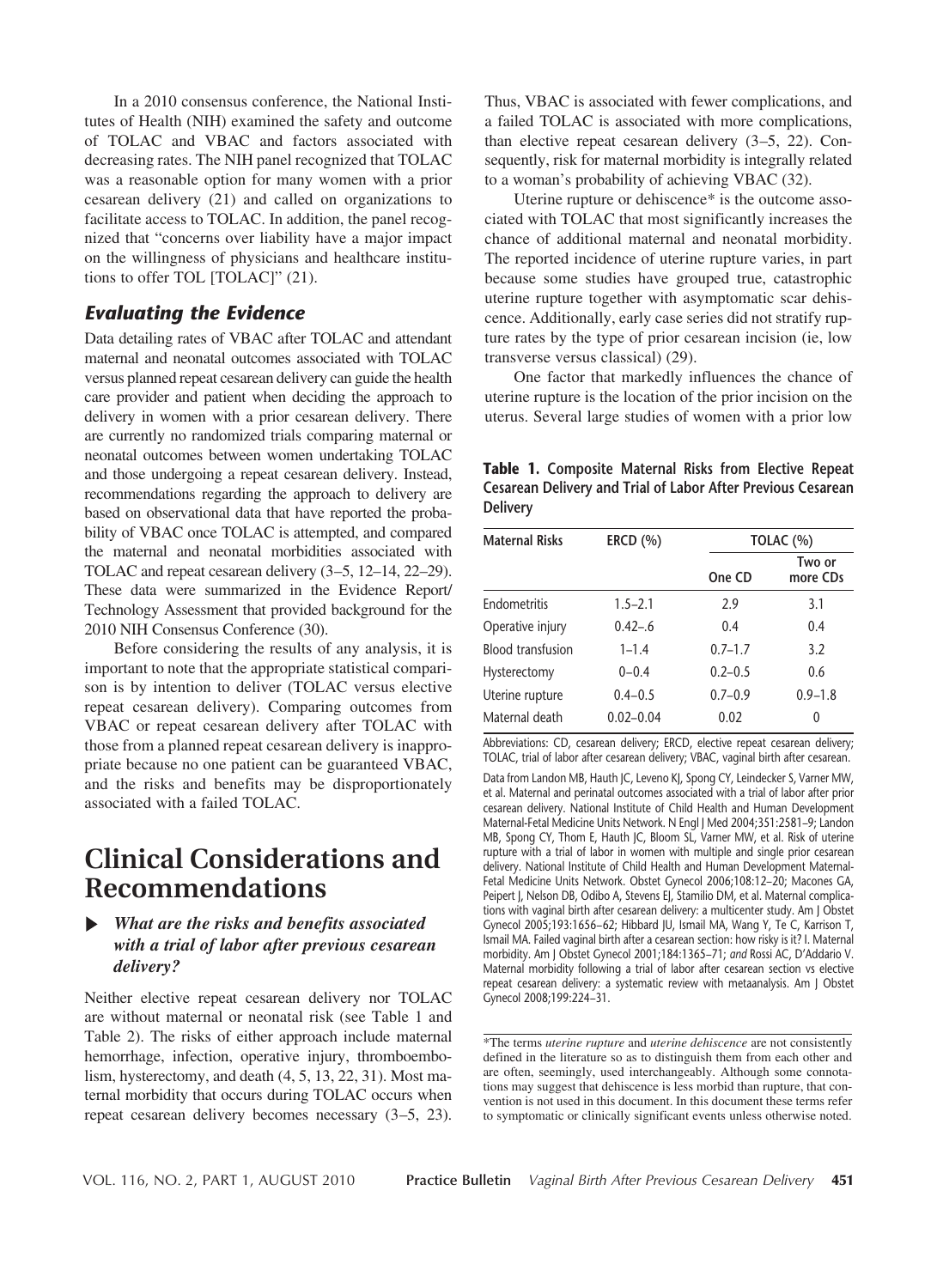transverse uterine incision reported a clinically determined uterine rupture rate of approximately 0.5–0.9% after TOLAC (4, 5, 12–14, 22). As discussed as follows, the risk of uterine rupture is higher in women with other types of hysterotomies.

In addition to providing an option for those who want the experience of a vaginal birth, VBAC has several potential health advantages for women. Women who achieve VBAC avoid major abdominal surgery, resulting in lower rates of hemorrhage, infection, and a shorter recovery period compared with elective repeat cesarean

**Table 2. Composite Neonatal Morbidity from Elective Repeat Cesarean Delivery and Trial of Labor After Previous Cesarean Delivery**

| <b>Neonatal Risks</b>                  | ERCD $(\% )$ | TOLAC $(% )$ | Comment                                                                                        |
|----------------------------------------|--------------|--------------|------------------------------------------------------------------------------------------------|
| Antepartum<br>stillbirth* <sup>1</sup> |              |              |                                                                                                |
| 37-38 weeks                            | 0.08         | 0.38         |                                                                                                |
| 39 weeks or greater                    | 0.01         | 0.16         |                                                                                                |
| HIE <sup>1</sup>                       | $0 - 013$    | 0.08         | Secondary analysis<br>(Spong, 2007 had<br>three cases of HIE in<br>cesarean delivery<br>group) |
| Neonatal death <sup>1</sup>            | 0.05         | 0.08         | Not significant                                                                                |
| Perinatal death <sup>2</sup>           | 0.01         | 0.13         | Increase seen due to<br>intrapartum hypoxia                                                    |
| Neonatal admission <sup>3</sup>        | 6.0          | 6.6          | Not significant                                                                                |
| Respiratory morbidity <sup>4</sup>     | $1 - 5$      | $0.1 - 1.8$  |                                                                                                |
| Transient tachypnea <sup>s</sup>       | 6.2          | 3.5          |                                                                                                |
| Hyperbilirubinemia <sup>5</sup>        | 5.8          | 2.2          |                                                                                                |

\*Excludes malformations

Abbreviations: ERCD, elective repeat cesarean delivery; HIE, hypoxic ischemic encephalopathy; TOLAC, trial of labor after previous cesarean delivery.

If uterine rupture, risk of HIE 6.2% (95% confidence interval, 1.8–10.6%), risk of neonatal death 1.8% (95% CI, 0–4.2%)

- 1. Landon MB, Hauth JC, Leveno KJ, Spong CY, Leindecker S, Varner MW, et al. Maternal and perinatal outcomes associated with a trial of labor after prior cesarean delivery. National Institute of Child Health and Human Development Maternal-Fetal Medicine Units Network. N Engl J Med 2004;351:2581–9.
- 2. Smith GC, Pell JP, Cameron AD, Dobbie R. Risk of perinatal death associated with labor after previous cesarean delivery in uncomplicated term pregnancies. JAMA 2002;287:2684–90.
- 3. Tan PC, Subramaniam RN, Omar SZ. Labour and perinatal outcome in women at term with one previous lower-segment Caesarean: a review of 1000 consecutive cases. Aust N Z J Obstet Gynaecol 2007;47:31–6.
- 4. Signore C, Hemachandra A, Klebanoff M. Neonatal mortality and morbidity after elective cesarean delivery versus routine expectant management: a decision analysis. Semin Perinatol 2006;30:288–95.
- 5. Hook B, Kiwi R, Amini SB, Fanaroff A, Hack M. Neonatal morbidity after elective repeat cesarean section and trial of labor. Pediatrics 1997;100:348–53.

delivery (2, 6, 33). Additionally, for those considering larger families, VBAC may avoid potential future maternal consequences of multiple cesarean deliveries such as hysterectomy, bowel or bladder injury, transfusion, infection (34, 35), and abnormal placentation such as placenta previa and placenta accreta (35, 36).

# *What is the vaginal delivery rate in women undergoing a trial of labor after previous cesarean delivery?*

Most published series of women attempting TOLAC have demonstrated a probability of VBAC of 60–80% (4, 5, 12–14, 22, 23). However, the chance of VBAC for an individual varies based on demographic and obstetric characteristics (see box). For example, women whose first cesarean delivery was performed for an arrest of labor disorder are less likely than those whose first cesarean delivery was for a nonrecurring indication (eg, breech presentation) to succeed in their attempt at VBAC (37–43). Similarly, there is consistent evidence that women who undergo labor induction or augmentation are less likely to have VBAC when compared with those at the same gestational age with spontaneous labor without augmentation (44–47). Other factors that negatively influence the likelihood of VBAC include increasing maternal age, high body mass index, high birth weight, and advanced gestational age at delivery (44, 48–54). A shorter interdelivery interval and the presence of preeclampsia at the time of delivery also have been associated with a reduced chance of achieving VBAC (55, 56). Conversely, women who have had a prior vaginal delivery are more likely than those who have not to succeed in their TOLAC (44, 57).

# **Selected Clinical Factors Associated with Trial of Labor After Previous Cesarean Delivery Success**

### *Increased Probability of Success (Strong predictors)*

- Prior vaginal birth
- Spontaneous labor

#### *Decreased Probability of Success (Other predictors)*

- Recurrent indication for initial cesarean delivery (labor dystocia)
- Increased maternal age
- Non-white ethnicity
- • Gestational age greater than 40 weeks
- Maternal obesity
- • Preeclampsia
- Short interpregnancy interval
- • Increased neonatal birth weight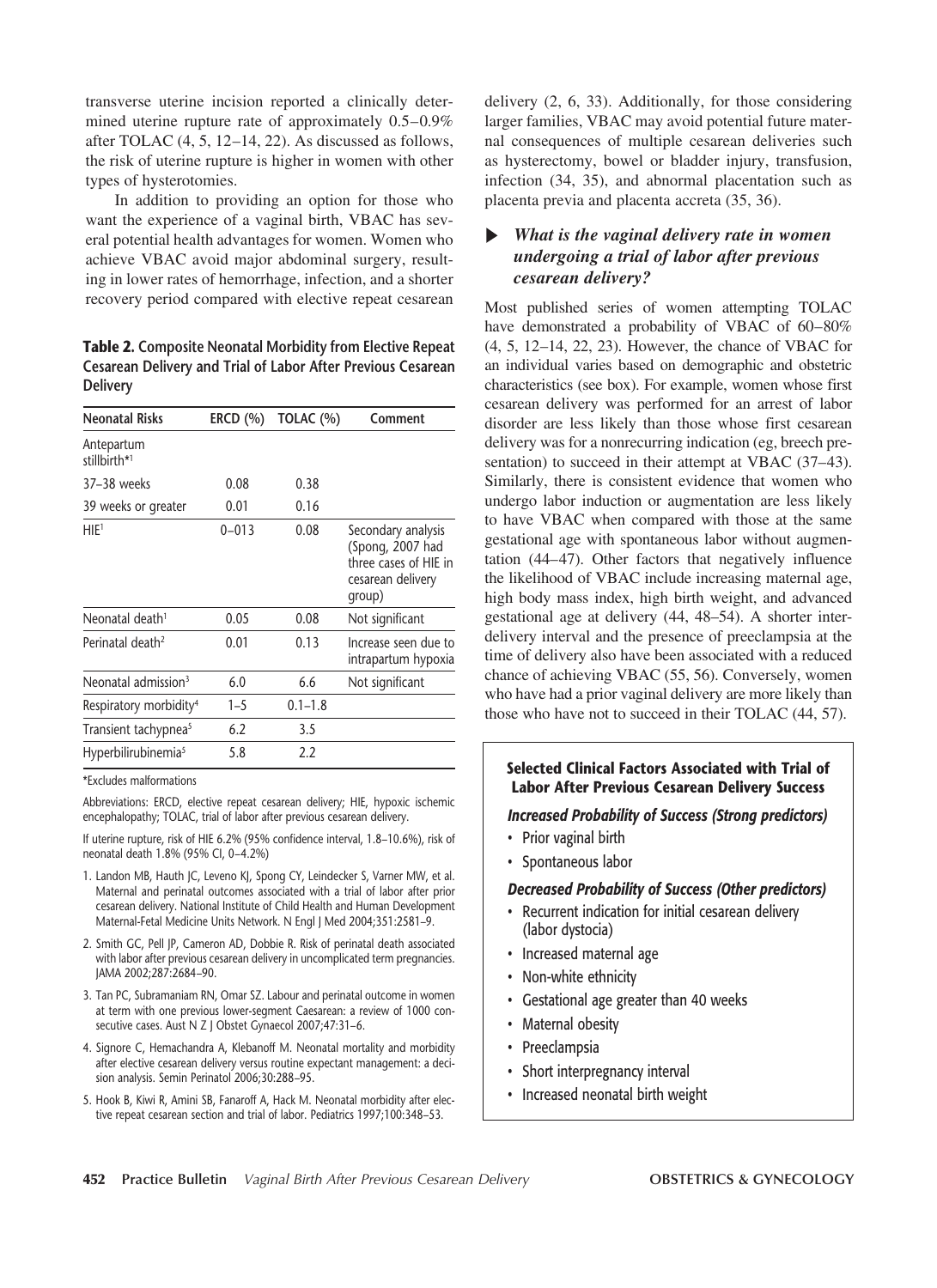The probability that a woman attempting TOLAC will achieve VBAC depends on her individual combination of factors. Several investigators have attempted to create scoring systems to assist in the prediction of VBAC, but most have had limited success (46, 58–60). However, one model was developed specifically for women undergoing TOLAC at term with one prior low transverse cesarean delivery incision, singleton pregnancy, and cephalic fetal presentation (61). This model may have utility for patient education and counseling for those considering TOLAC at term (http://www.bsc.gwu. edu/mfmu/vagbirth.html).

### *Who are candidates for a trial of labor after previous cesarean delivery?*

Good candidates for planned TOLAC are those women in whom the balance of risks (low as possible) and chances of success (as high as possible) are acceptable to the patient and health care provider. The balance of risks and benefits appropriate for one patient may seem unacceptable for another. Because delivery decisions made during the first pregnancy after a cesarean delivery will likely affect plans in future pregnancies, decisions regarding TOLAC should ideally consider the possibility of future pregnancies.

Although there is no universally agreed on discriminatory point, evidence suggests that women with at least a 60–70% chance of VBAC have equal or less maternal morbidity when they undergo TOLAC than women undergoing elective repeat cesarean delivery (62, 63). Conversely, women who have a lower than 60% probability of VBAC have a greater chance of morbidity than woman undergoing repeat cesarean delivery. Similarly, because neonatal morbidity is higher in the setting of a failed TOLAC than in VBAC, women with higher chances of achieving VBAC have lower risks of neonatal morbidity. One study demonstrated that composite neonatal morbidity is similar between TOLAC and elective repeat cesarean delivery for the women with the greatest probability of achieving VBAC (63).

The preponderance of evidence suggests that most women with one previous cesarean delivery with a low transverse incision are candidates for and should be counseled about VBAC and offered TOLAC. Conversely, those at high risk for complications (eg, those with previous classical or T-incision, prior uterine rupture, or extensive transfundal uterine surgery) and those in whom vaginal delivery is otherwise contraindicated are not generally candidates for planned TOLAC. Individual circumstances must be considered in all cases, and if, for example, a patient who may not otherwise be a candidate for TOLAC presents in advanced labor, the

patient and her health care providers may judge it best to proceed with TOLAC. Some common situations that may modify the balance of risks and benefits are considered as follows.

#### **More Than One Previous Cesarean Delivery**

Studies addressing the risks and benefits of TOLAC in women with more than one cesarean delivery have reported a risk of uterine rupture between 0.9% and 3.7%, but have not reached consistent conclusions regarding how this risk compares with women with only one prior uterine incision (64–68). Two large studies, with sufficient size to control for confounding variables, reported on the risks for women with two previous cesarean deliveries undergoing TOLAC (66, 67). One study found no increased risk of uterine rupture (0.9% versus 0.7%) in women with one versus multiple prior cesarean deliveries (66), whereas the other noted a risk of uterine rupture that increased from 0.9% to 1.8% in women with one versus two prior cesarean deliveries (67). Both studies reported some increased risk in morbidity among women with more than one prior cesarean delivery, although the absolute magnitude of the difference in these risks was relatively small (eg, 2.1% versus 3.2% composite major morbidity in one study) (67). Additionally, the chance of achieving VBAC appears to be similar for women with one or more than one cesarean delivery. Given the overall data, it is reasonable to consider women with two previous low transverse cesarean deliveries to be candidates for TOLAC, and to counsel them based on the combination of other factors that affect their probability of achieving a successful VBAC. Data regarding the risk for women undergoing TOLAC with more than two previous cesarean deliveries are limited (69).

#### **Macrosomia**

Women undergoing TOLAC with a macrosomic fetus (defined variously as birth weight greater than 4,000– 4,500 g) have a lower likelihood of VBAC (50, 70–72) than women attempting TOLAC who have a nonmacrosomic fetus. Similarly, women with a history of past cesarean delivery performed for the indication of dystocia, have a lower likelihood of VBAC if the current birth weight is greater than that of the index pregnancy with dystocia (73). Some limited evidence also suggests that the uterine rupture rate is increased (relative risk 2.3, *P*<.001) for women undergoing TOLAC without a prior vaginal delivery and neonatal birth weights greater than 4,000 g (72). These studies used actual birth weight as opposed to estimated fetal weight thus limiting the applicability of these data when making decisions regarding mode of delivery antenatally (74). Despite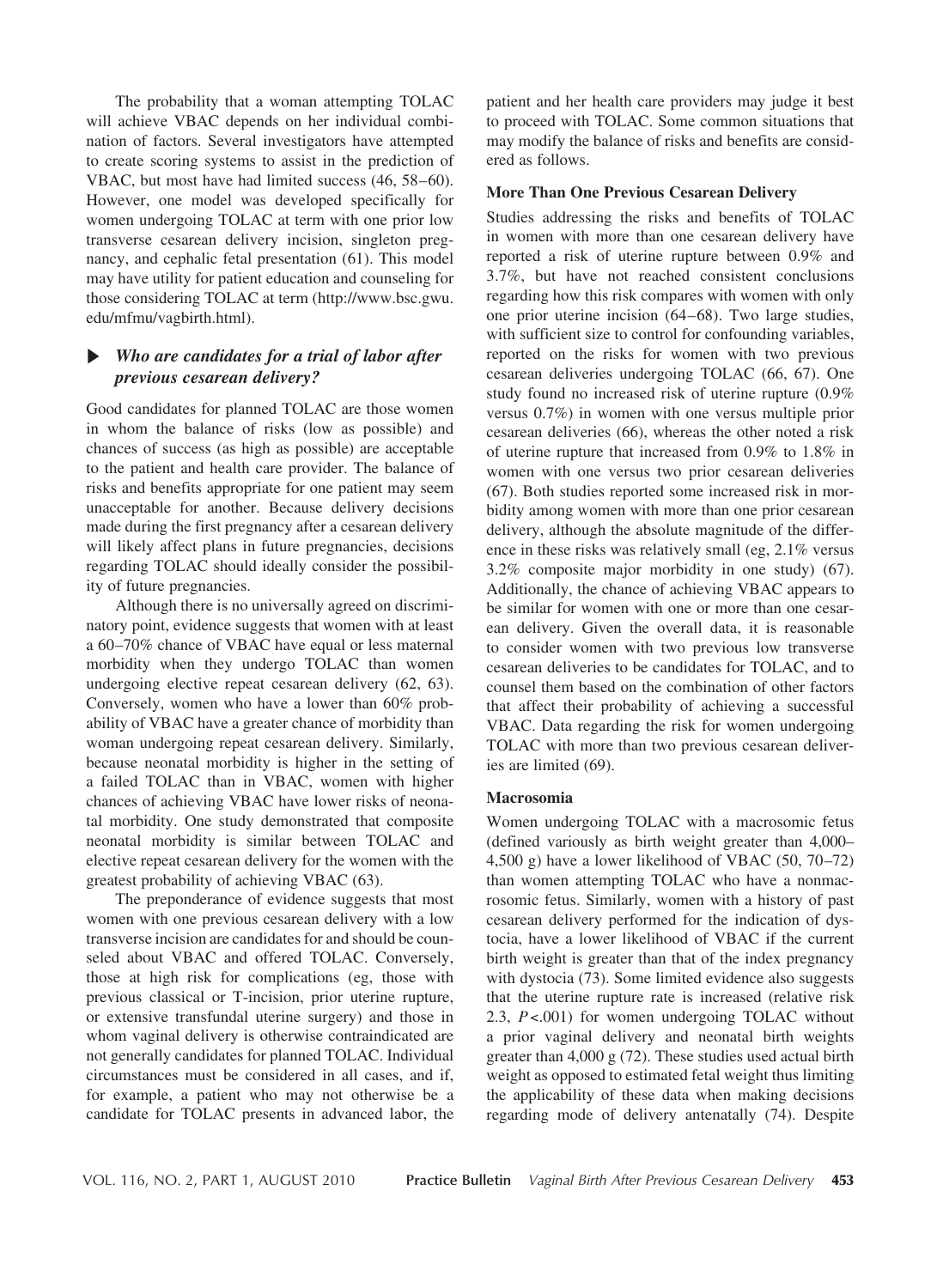this limitation, it remains appropriate for health care providers and patients to consider past and predicted birth weights when making decisions regarding TOLAC, but suspected macrosomia alone should not preclude the possibility of TOLAC.

#### **Gestation Beyond 40 Weeks**

Studies evaluating the association of gestational age with VBAC outcomes have consistently demonstrated decreased VBAC rates in women who undertake TOLAC beyond 40 weeks of gestation (49, 75–77). Although one study has shown an increased risk of uterine rupture beyond 40 weeks of gestation (76), other studies, including the largest study that has evaluated this factor, have not found this association (77). Although chances of success may be lower in more advanced gestations, gestational age of greater than 40 weeks alone should not preclude TOLAC.

#### **Previous Low Vertical Incision**

The limited number of studies that have evaluated TOLAC in women with prior low vertical uterine incisions have reported similar rates of successful vaginal delivery compared with women with a previous low transverse uterine incision (78–81). In addition, there has not been consistent evidence of an increased risk of uterine rupture, or maternal or perinatal morbidity associated with TOLAC in the presence of a prior low vertical scar. Recognizing the limitations of available data, health care providers and patients may choose to proceed with TOLAC in the presence of a documented prior low vertical uterine incision.

#### **Unknown Type of Previous Uterine Incision**

The type of uterine incision performed at the time of a prior cesarean delivery cannot be confirmed in some patients. Although some have questioned the safety of offering VBAC under these circumstances, two case series, both from large tertiary care facilities, reported rates of VBAC success and uterine rupture similar to those from other contemporaneous studies of women with documented previous low transverse uterine incisions (82, 83). Additionally, in one study evaluating risk factors for uterine rupture, no significant association was found with the presence of an unknown scar (84). The absence of an association may result from the fact that most cesarean incisions are low transverse, and the uterine scar type can often be inferred based on the indication for the prior cesarean delivery. Therefore, TOLAC is not contraindicated for women with one previous cesarean delivery with an unknown uterine scar type unless there is a high clinical suspicion of a previous classical uterine incision.

#### **Twin Gestation**

The studies of women with twin gestations who attempt VBAC have consistently demonstrated that their outcomes are similar to those of women with singleton gestations who attempt VBAC (85–90). In two analyses of large populations, women with twin gestations had a similar chance of achieving VBAC as women with singleton gestations and did not incur any greater risk of uterine rupture or maternal or perinatal morbidity (89, 90). Women with one previous cesarean delivery with a low transverse incision, who are otherwise appropriate candidates for twin vaginal delivery, may be considered candidates for TOLAC.

# *How does management of labor differ for patients undergoing vaginal birth after cesarean delivery?*

#### **Induction and Augmentation of Labor**

Induction of labor for maternal or fetal indications remains an option for women undergoing TOLAC. However, the potential increased risk of uterine rupture associated with any induction, and the potential decreased possibility of achieving VBAC, should be discussed. Several studies have noted an increased risk of uterine rupture in the setting of induction of labor in women attempting TOLAC (4, 5, 81, 91–93). One study of 20,095 women who had undergone prior cesarean delivery (81) found a rate of uterine rupture of 0.52% for spontaneous labor, 0.77% for labor induced without prostaglandins, and 2.24% for prostaglandininduced labor. This study was limited by reliance on the *International Classification of Diseases, 9th Revision*  coding for diagnosis of uterine rupture and the inability to determine whether prostaglandin use itself or the context of its use (eg, unfavorable cervix, need for multiple induction agents) was associated with uterine rupture.

In a multicenter study of 33,699 women undergoing TOLAC, augmentation or induction of labor also was associated with an increased risk of uterine rupture compared with spontaneous labor (0.4 % for spontaneous labor, 0.9% for augmented labor, 1.1% for oxytocin alone, and 1.4% for induction with prostaglandins with or without oxytocin) (4). A secondary analysis of 11,778 women from this study with one prior low transverse cesarean delivery showed an increase in uterine rupture only in women undergoing induction who had no prior vaginal delivery (1.5% versus 0.8%, *P*=.02). Additionally, uterine rupture was no more likely to occur when labor induction was initiated with an unfavorable cervix than with a favorable cervix (91). Another secondary analysis examined the association between maximum oxytocin dose and the risk of uterine rupture (94).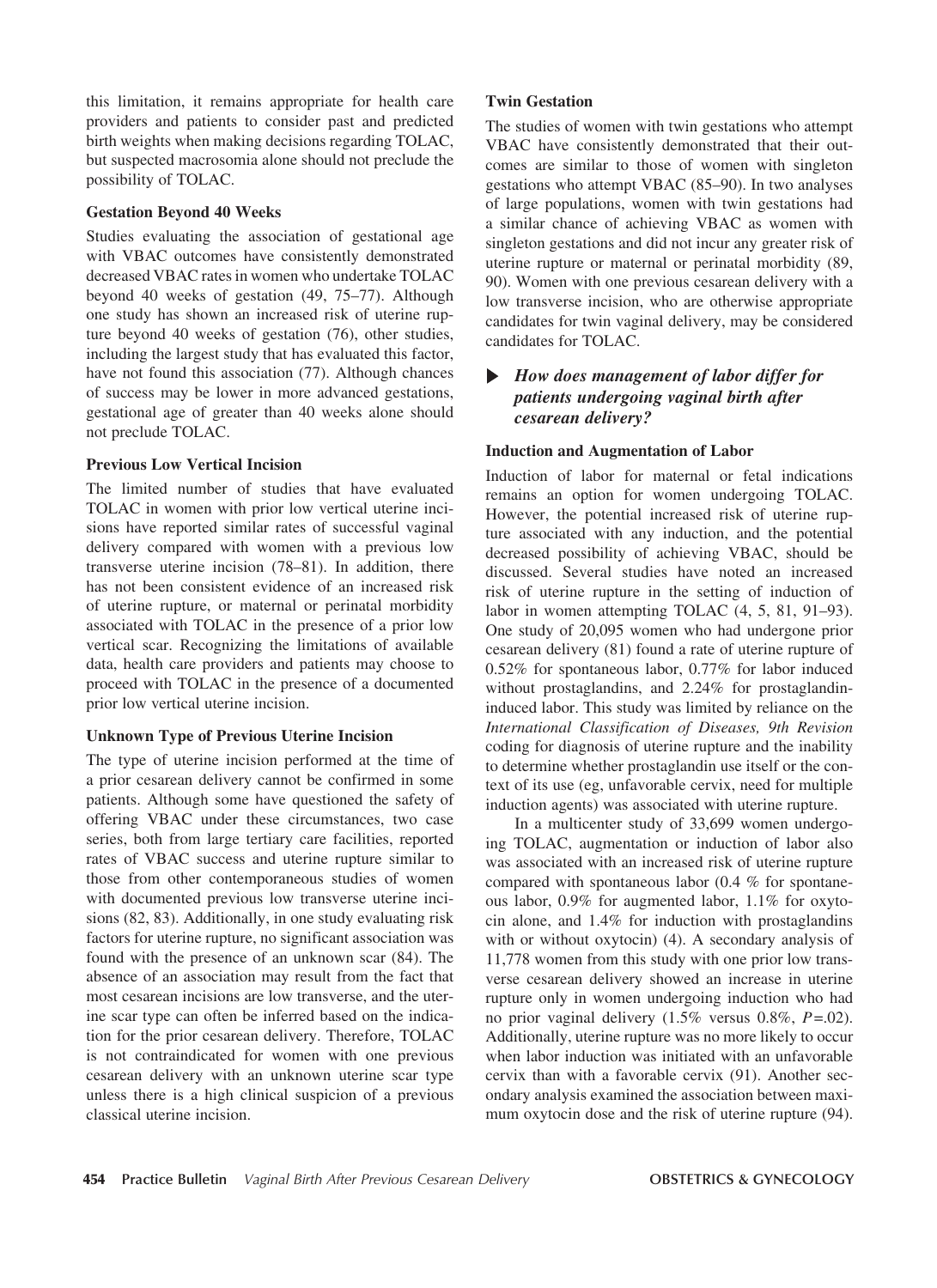They noted a dose response effect with increasing risk of uterine rupture with higher maximum doses of oxytocin. Because studies have not identified a clear threshold for rupture, an upper limit for oxytocin dosing with TOLAC has not been established.

Studies of the effects of prostaglandins, grouped together as a class of agents, on uterine rupture in women with a prior cesarean delivery have demonstrated inconsistent results. Among three large studies investigating prostaglandins for induction of labor for women with a previous cesarean delivery, one found an increased risk of uterine rupture (81), a second reported no increased rupture risk (4), and a third found no increase risk of rupture when prostaglandins were used alone (with no subsequent oxytocin) (5). Studies of specific prostaglandins are limited in size, but indicate that rupture risk may vary among these agents. Evidence from small studies show that the use of misoprostol (prostaglandin  $E_1$ ) in women who have had cesarean deliveries is associated with an increased risk of uterine rupture (95–98). Therefore, misoprostol should not be used for third trimester cervical ripening or labor induction in patients who have had a cesarean delivery or major uterine surgery (95–98).

Because data are limited, it is difficult to make definitive recommendations regarding the use of prostaglandin  $E_2$ . One large study found an increase in uterine rupture only when oxytocin was used after cervical ripening with prostaglandins (5). Therefore, selecting women most likely to give birth vaginally while avoiding sequential use of prostaglandins and oxytocin appears to have the lowest risks of uterine rupture.

Induced labor is less likely to result in VBAC than spontaneous labor (44, 47, 92, 99). There is some evidence that this is the case regardless of whether the cervix is favorable or unfavorable, although an unfavorable cervix decreases the chance of success to the greatest extent (91, 100, 101). These factors may affect patient and health care provider decisions as they consider the risks and benefits of TOLAC associated with labor induction.

The use of oxytocin for augmentation of contractions, separate from induction of labor, during TOLAC has been examined in several studies. Some have found an association between oxytocin augmentation and uterine rupture (4, 93) whereas others have not (5, 102, 103). The varying outcomes of available studies and small absolute magnitude of the risk reported in those studies support that oxytocin augmentation may be used in patients undergoing TOLAC.

Studies on TOLAC outcomes after mechanical cervical ripening and labor induction with a transcervical catheter are retrospective and have relatively small sample sizes. Two studies showed no increase

in the risk of uterine rupture (92, 104) whereas another reported an increase compared with women in spontaneous labor (105). Similar to other methods of cervical ripening and labor induction, it is unknown whether any increased risk is due to an unfavorable cervix or the method of ripening. Given the lack of compelling data suggesting increased risk with mechanical dilation and transcervical catheters, such interventions may be an option for TOLAC candidates with an unfavorable cervix.

#### **External Cephalic Version**

Limited data regarding external cephalic version for breech presentation in a woman with a prior uterine incision suggest that external cephalic version is not contraindicated if a woman is at low risk of adverse maternal or neonatal outcomes from external cephalic version and TOLAC (106–108). The chances of successful external version have been reported to be similar in women with and without a prior cesarean delivery.

#### **Analgesia**

Epidural analgesia for labor may be used as part of TOLAC, and adequate pain relief may encourage more women to choose TOLAC (109, 110). No high quality evidence suggests that epidural analgesia is a causal risk factor for an unsuccessful TOLAC (44, 110, 111). In addition, effective regional analgesia should not be expected to mask signs and symptoms of uterine rupture, particularly because the most common sign of rupture is fetal heart tracing abnormalities (24, 112).

#### **Other Elements of Intrapartum Management**

Once labor has begun, a patient with TOLAC should be evaluated by her obstetric provider. Most authorities recommend continuous electronic fetal monitoring. No data suggest that intrauterine pressure catheters or fetal scalp electrodes are superior to external forms of monitoring, and there is evidence that the use of intrauterine pressure catheters does not assist in the diagnosis of uterine rupture (113, 114).

Personnel familiar with the potential complications of TOLAC should be present to watch for fetal heart rate patterns that are associated with uterine rupture. Uterine rupture is often sudden and may be catastrophic, and accurate antenatal predictors of uterine rupture do not exist (115, 116). Acute signs and symptoms of uterine rupture are variable and may include fetal bradycardia, increased uterine contractions, vaginal bleeding, loss of fetal station, or new onset of intense uterine pain (25, 84, 112). However, the most common sign associated with uterine rupture is fetal heart rate abnormality, which has been associated with up to 70% of cases of uterine rup-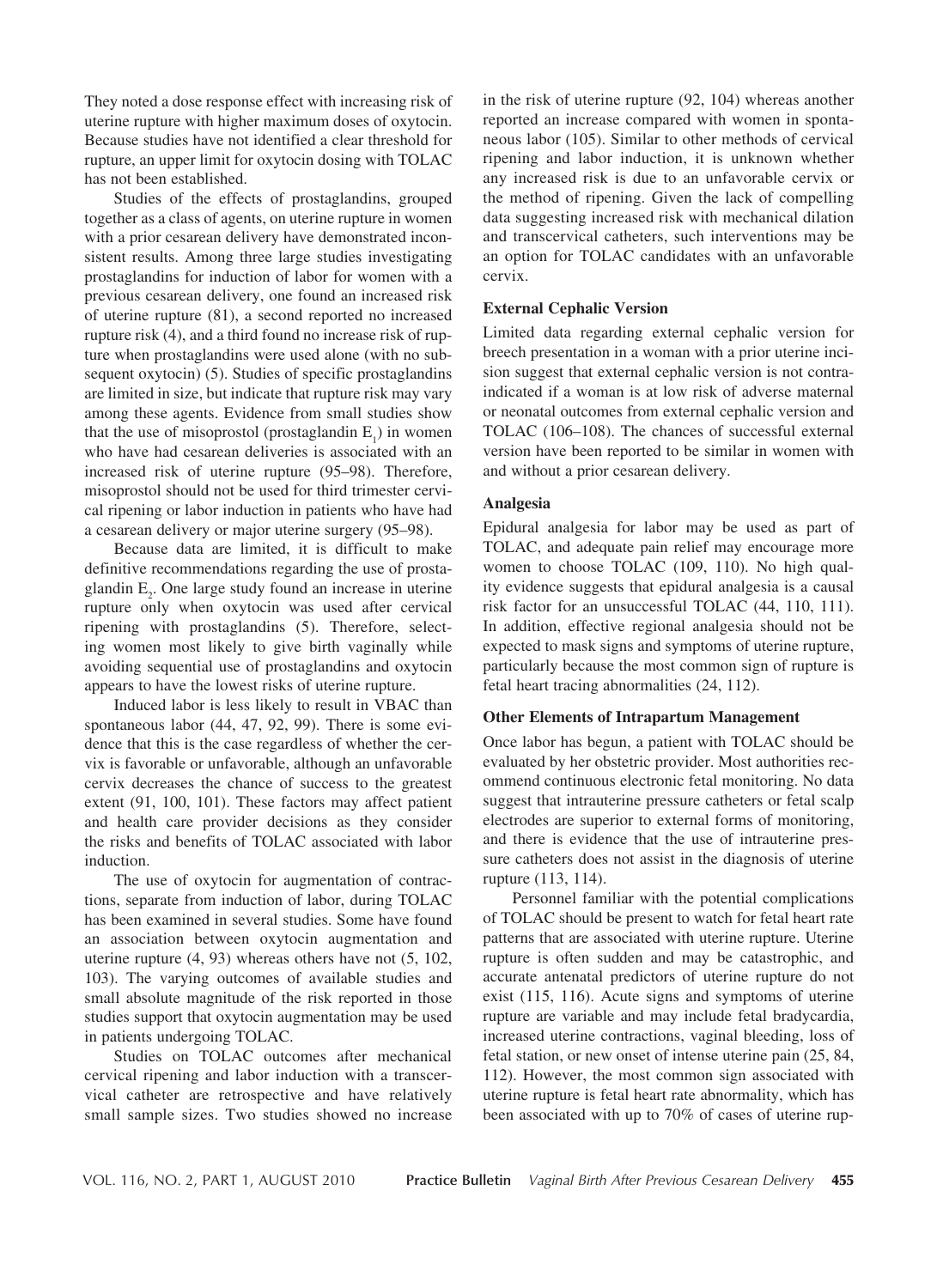tures. This supports the recommendation of continuous fetal heart rate monitoring in labor (25, 29, 84).

### **Delivery**

There is nothing unique about the delivery of the fetus or placenta during VBAC. Manual uterine exploration after VBAC and subsequent repair of asymptomatic scar dehiscence have not been shown to improve outcomes. Excessive vaginal bleeding or signs of hypovolemia are potential signs of uterine rupture and should prompt complete evaluation of the genital tract.

# *How should future pregnancies be managed after uterine rupture?*

If the site of the ruptured scar is confined to the lower segment of the uterus, the rate of repeat rupture or dehiscence in labor is 6% (117). If the scar includes the upper segment of the uterus, the repeat rupture rate has been reported to be as high as 32% (117, 118). Given both these rates, it is recommended that women who have had a previous uterine rupture should give birth by repeat cesarean delivery before the onset of labor. Because spontaneous labor is unpredictable and could occur before the recommended 39 weeks for an elective delivery, earlier delivery should be contemplated with consideration given to amniocentesis to document fetal lung maturity.

# *How should second trimester delivery or delivery of an intrauterine fetal demise be accomplished in women with a previous cesarean delivery?*

Some women with a history of a cesarean delivery will require delivery during the second trimester in a subsequent pregnancy. Although published series are relatively small, women with a prior cesarean delivery who undergo labor induction with prostaglandins (including misoprostol) have been shown to have outcomes that are similar to those women with an unscarred uterus (eg, length of time until delivery, failed labor induction, and complication rates) (119–124). The frequency of uterine rupture with labor induction in this setting in most series is less than  $1\%$  (125–127). For these women, dilation and evacuation as well as labor induction with prostaglandins are reasonable options (124, 125, 127–129).

In patients after 28 weeks of gestation with an intrauterine fetal demise and a prior cesarean scar, cervical ripening with a transcervical Foley catheter has been associated with uterine rupture rates comparable with spontaneous labor (105) and this may be a helpful

adjunct in patients with an unfavorable cervical examination. Because there are no fetal risks to TOLAC in these circumstances, TOLAC should be encouraged, and after the patient and the health care provider weigh the risks and benefits, TOLAC may even be judged appropriate for women at higher risk for cesarean scar complications (eg, prior classical uterine incision).

# *How should women considering a trial of labor after previous cesarean delivery be counseled?*

The interest in considering TOLAC varies greatly among women, and this variation is at least partly related to differences in the way individuals value the potential risks and benefits (1, 130–132). Accordingly, potential benefits and risks of both TOLAC and elective repeat cesarean delivery should be discussed and these discussions documented. Discussion should consider individual characteristics that affect the chances of complications associated with VBAC and TOLAC so that a patient can choose her intended route of delivery based on data that is most personally relevant.

A discussion of VBAC early in a woman's prenatal care course, if possible, will allow the most time for her to consider options for TOLAC or elective repeat cesarean delivery. Many of the factors that are related to the chance of VBAC or uterine rupture are known early in pregnancy (60, 61, 116). If the type of previous uterine incision is in doubt, reasonable attempts should be made to obtain the patient's medical records. As the pregnancy progresses, if other circumstances arise that may change the risks or benefits of TOLAC (eg, need for labor induction), these should be addressed. Counseling also may include consideration of intended family size and the risk of additional cesarean deliveries, with the recognition that the future reproductive plans may be uncertain or change.

Counseling should consider the resources available to support women electing TOLAC at their intended delivery site, and whether such resources match those recommended for caring for women electing TOLAC (discussed and detailed in the next section). Available data support that TOLAC may be safely undertaken in both university and community hospitals and facilities with and without residency programs  $(5, 23, 26, 27, 133)$ .

After counseling, the ultimate decision to undergo TOLAC or a repeat cesarean delivery should be made by the patient in consultation with her health care provider. Global mandates for TOLAC are inappropriate because individual risk factors are not considered. Documentation of counseling and the management plan should be included in the medical record.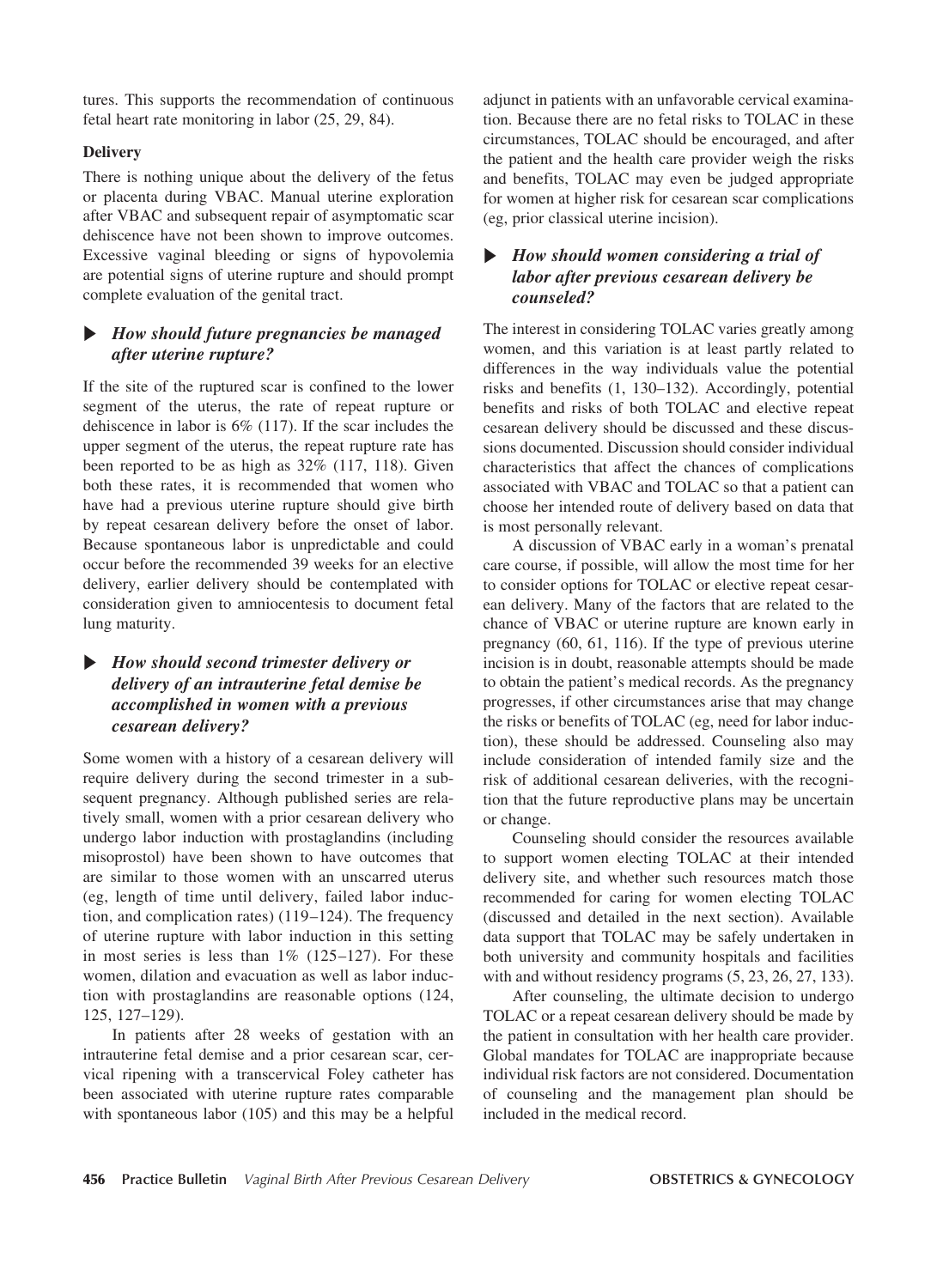# *What resources are recommended for health care providers and facilities offering a trial of labor after previous cesarean delivery?*

Trial of labor after previous cesarean delivery should be undertaken at facilities capable of emergency deliveries. The American College of Obstetricians and Gynecologists (the College) and international guidelines have recommended that resources for emergency cesarean delivery should be "immediately available." Some have argued that this stipulation and the difficulty in providing required resources––especially in smaller centers with lower delivery volumes—limit women's access to TOLAC. This may be particularly true in rural areas where the option to travel to larger centers is difficult.

Restricting access was not the intention of the College's past recommendation. Much of the data concerning the safety of TOLAC was obtained from centers capable of performing immediate, emergency cesarean delivery. Although there is reason to think that more rapid availability of cesarean delivery may provide a small incremental benefit in safety, comparative data examining in detail the effect of alternate systems and response times are not available (134).

Because of the risks associated with TOLAC and that uterine rupture and other complications may be unpredictable, the College recommends that TOLAC be undertaken in facilities with staff immediately available to provide emergency care. When resources for immediate cesarean delivery are not available, the College recommends that health care providers and patients considering TOLAC discuss the hospital's resources and availability of obstetric, pediatric, anesthetic, and operating room staffs. These recommendations are concordant with those of other professional societies  $(135, 136)$ . The decision to offer and pursue TOLAC in a setting in which the option of immediate cesarean delivery is more limited should be carefully considered by patients and their health care providers. In such situations the best alternative may be to refer patients to a facility with available resources. Another alternative is to create regional centers where patients interested in TOLAC can be readily referred and needed resources can be more efficiently and economically organized. Health care providers and insurance carriers should do all they can to facilitate transfer of care or comanagement in support of a desired TOLAC, and such plans should be initiated early in the course of antenatal care. However, in areas with fewer deliveries and greater distances between delivery sites, organizing transfers or accessing referral centers may be untenable. Respect for patient autonomy supports the concept that patients should be allowed to accept increased levels of risk, however, patients should

be clearly informed of such potential increase in risk and management alternatives. Evaluation of a patient's individual chance of VBAC and risk for uterine rupture are central to these considerations. Such conversations and decisions should be documented, including reference to site-specific resources and anticipated risks. Referral also may be appropriate if, after discussion, health care providers find themselves uncomfortable with choices patients have made. Importantly, however, none of the principles, options, or processes outlined here should be used by centers, health care providers, or insurers to avoid appropriate efforts to provide the recommended resources to make TOLAC as safe as possible for those who choose this option. In settings where the staff needed for emergency delivery are not immediately available, the process for gathering needed staff when emergencies arise should be clear, and all centers should have a plan for managing uterine rupture. Drills or other simulation may be useful in preparing for these rare emergencies.

Respect for patient autonomy also argues that even if a center does not offer TOLAC, such a policy cannot be used to force women to have cesarean delivery or to deny care to women in labor who decline to have a repeat cesarean delivery. When conflicts arise between patient wishes and health care provider or facility policy or both, careful explanation and, if appropriate, transfer of care to facilities supporting TOLAC should be used rather than coercion. Because relocation after the onset of labor is generally not appropriate in patients with a prior uterine scar, who are thereby at risk for uterine rupture, transfer of care to facilitate TOLAC, as noted previously, is best effected during the course of antenatal care. This timing places a responsibility on patients and health care providers to begin relevant conversations early in the course of prenatal care.

# **Summary of Recommendations**

*The following recommendations are based on good and consistent scientific evidence (Level A):* 

- Most women with one previous cesarean delivery with a low-transverse incision are candidates for and should be counseled about VBAC and offered TOLAC.
- Epidural analgesia for labor may be used as part of TOLAC.
- $\blacktriangleright$ Misoprostol should not be used for third trimester cervical ripening or labor induction in patients who have had a cesarean delivery or major uterine surgery.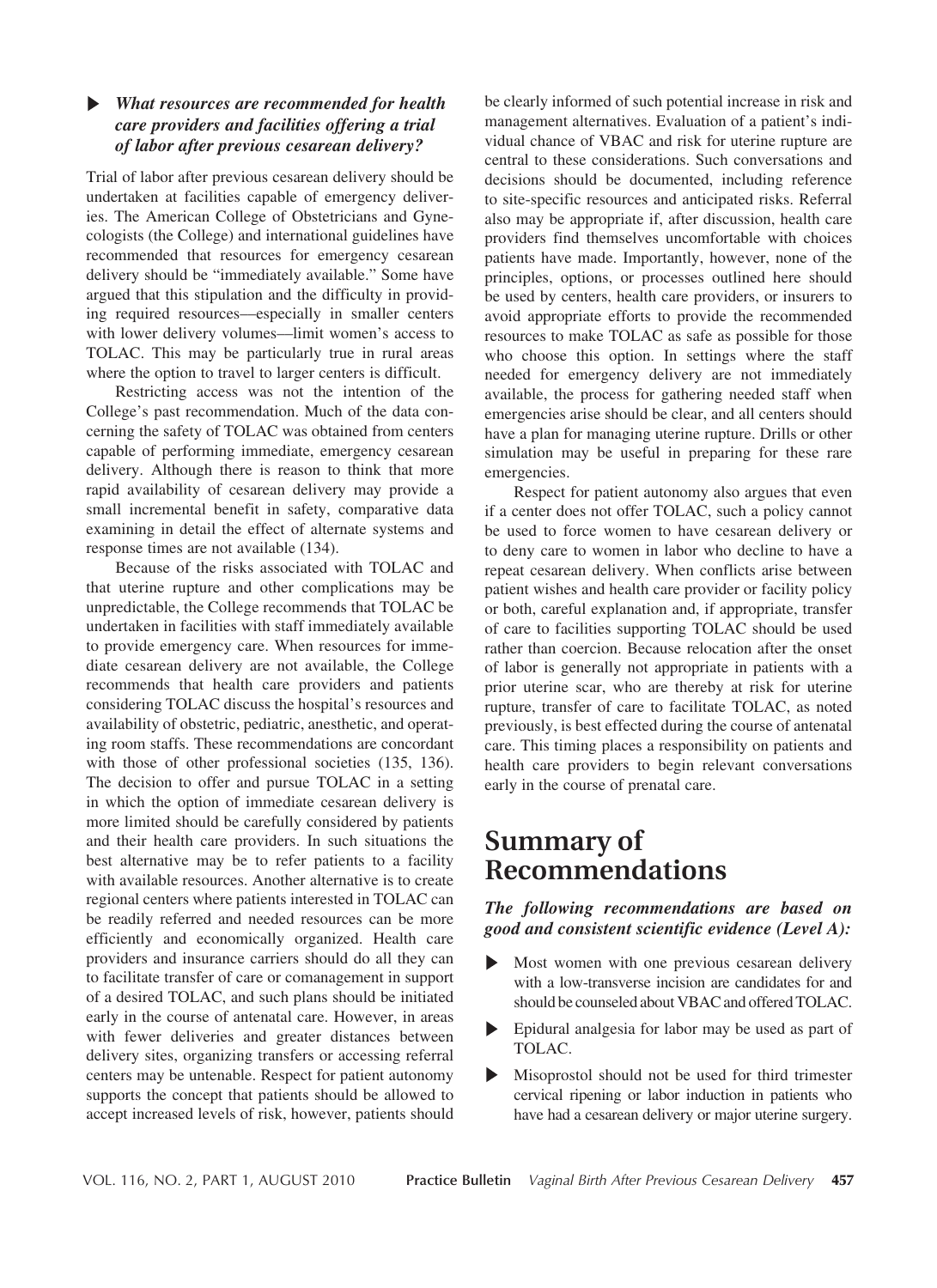### *The following recommendations are based on limited or inconsistent scientific evidence (Level B):*

- Women with two previous low transverse cesarean deliveries may be considered candidates for TOLAC.
- Women with one previous cesarean delivery with a low transverse incision, who are otherwise appropriate candidates for twin vaginal delivery, may be considered candidates for TOLAC.
- External cephalic version for breech presentation is not contraindicated in women with a prior low transverse uterine incision who are at low risk for adverse maternal or neonatal outcomes from external cephalic version and TOLAC.
- Those at high risk for complications (eg, those with previous classical or T-incision, prior uterine rupture, or extensive transfundal uterine surgery) and those in whom vaginal delivery is otherwise contraindicated (eg, those with placenta previa) are not generally candidates for planned TOLAC.
- Induction of labor for maternal or fetal indications remains an option in women undergoing TOLAC.
- TOLAC is not contraindicated for women with previous cesarean delivery with an unknown uterine scar type unless there is a high clinical suspicion of a previous classical uterine incision.

# *The following recommendations are based primarily on consensus and expert opinion (Level C):*

- A trial of labor after previous cesarean delivery should be undertaken at facilities capable of emergency deliveries. Because of the risks associated with TOLAC and that uterine rupture and other complications may be unpredictable, the College recommends that TOLAC be undertaken in facilities with staff immediately available to provide emergency care. When resources for immediate cesarean delivery are not available, the College recommends that health care providers and patients considering TOLAC discuss the hospital's resources and availability of obstetric, pediatric, anesthetic, and operating room staffs. Respect for patient autonomy supports that patients should be allowed to accept increased levels of risk, however, patients should be clearly informed of such potential increase in risk and management alternatives.
- After counseling, the ultimate decision to undergo TOLAC or a repeat cesarean delivery should be made by the patient in consultation with her health care provider. The potential risks and benefits of

both TOLAC and elective repeat cesarean delivery should be discussed. Documentation of counseling and the management plan should be included in the medical record.

# **Proposed Performance Measure**

Percentage of women who are candidates for TOLAC with whom discussion of the risk and benefits of TOLAC compared with a repeat cesarean delivery has been documented in the medical record

# **References**

- 1. Little MO, Lyerly AD, Mitchell LM, Armstrong EM, Harris LH, Kukla R, et al. Mode of delivery: toward responsible inclusion of patient preferences. Obstet Gynecol 2008;112:913–8. (Level III)
- 2. Curtin SC. Rates of cesarean birth and vaginal birth after previous cesarean, 1991-95. Mon Vital Stat Rep 1997;45(11 suppl 3):1–12. (Level II-3)
- 3. Hibbard JU, Ismail MA, Wang Y, Te C, Karrison T, Ismail MA. Failed vaginal birth after a cesarean section: how risky is it? I. Maternal morbidity. Am J Obstet Gynecol 2001;184:1365–71. (Level II-2)
- 4. Landon MB, Hauth JC, Leveno KJ, Spong CY, Leindecker S, Varner MW, et al. Maternal and perinatal outcomes associated with a trial of labor after prior cesarean delivery. National Institute of Child Health and Human Development Maternal-Fetal Medicine Units Network. N Engl J Med 2004;351:2581–9. (Level II-2)
- 5. Macones GA, Peipert J, Nelson DB, Odibo A, Stevens EJ, Stamilio DM, et al. Maternal complications with vaginal birth after cesarean delivery: a multicenter study. Am J Obstet Gynecol 2005;193:1656–62. (Level II-3)
- 6. Rates of cesarean delivery--United States, 1991. Centers for Disease Control and Prevention (CDC). MMWR Morb Mortal Wkly Rep 1993;42:285–9. (Level II-3)
- 7. Hamilton BE, Martin JA, Ventura SJ. Births: preliminary data for 2007. Natl Vital Stat Rep 2009;57(12):1–23. (Level II-3)
- 8. Clark SL, Hankins GD. Temporal and demographic trends in cerebral palsy--fact and fiction. Am J Obstet Gynecol 2003;188:628–33. (Level III)
- 9. Lee HC, El-Sayed YY, Gould JB. Population trends in cesarean delivery for breech presentation in the United States, 1997-2003. Am J Obstet Gynecol 2008;199:59. e1–59.e8. (Level II-3)
- 10. Goetzinger KR, Macones GA. Operative vaginal delivery: current trends in obstetrics. Womens Health 2008; 4:281–90. (Level III)
- 11. Cragin EB. Conservatism in obstetrics. N Y Med J 1916; 104:1–3. (Level III)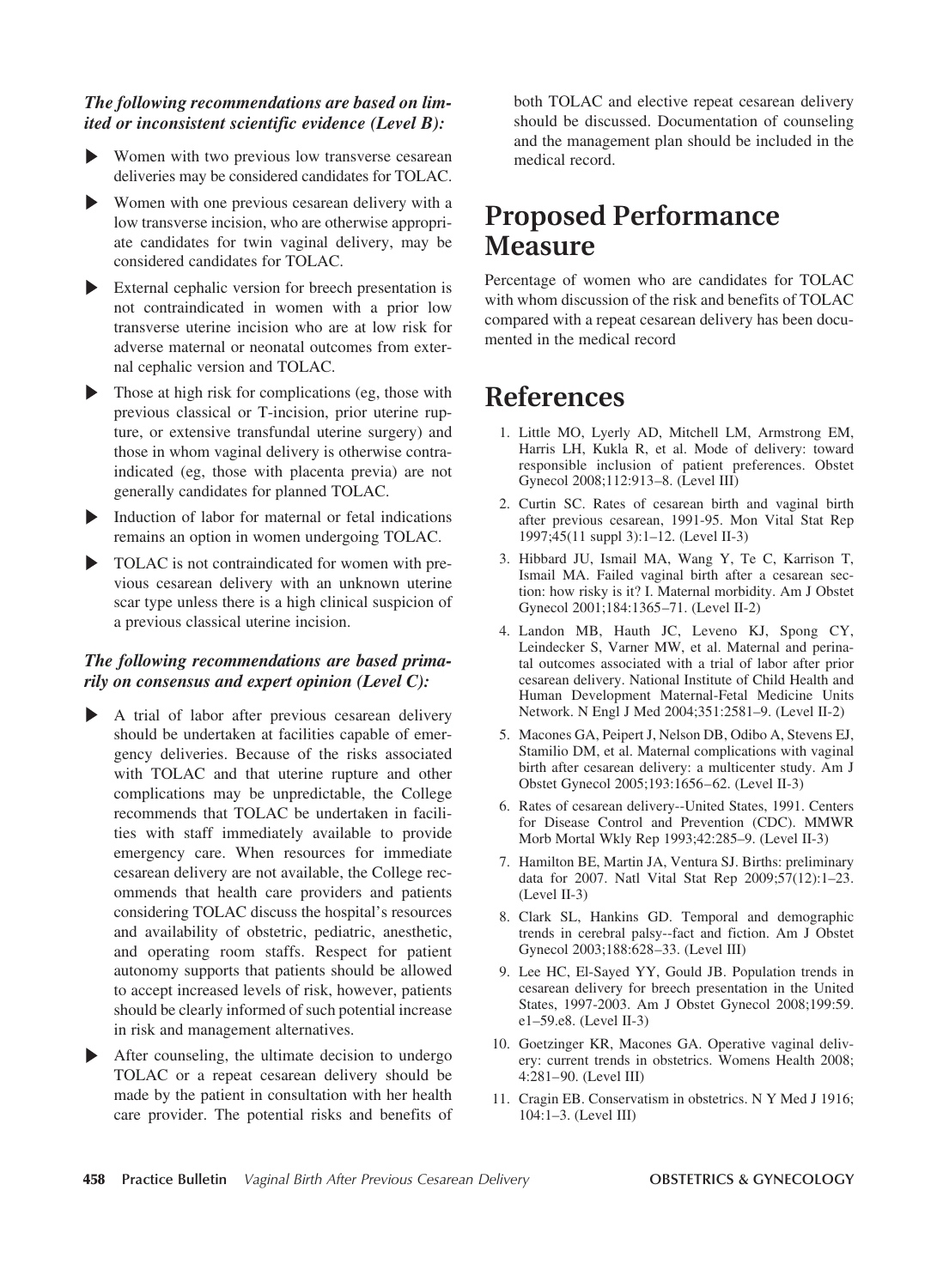- 12. Lavin JP, Stephens RJ, Miodovnik M, Barden TP. Vaginal delivery in patients with a prior cesarean section. Obstet Gynecol 1982;59:135–48. (Level III)
- 13. Flamm BL, Newman LA, Thomas SJ, Fallon D, Yoshida MM. Vaginal birth after cesarean delivery: results of a 5-year multicenter collaborative study. Obstet Gynecol 1990;76:750–4. (Level II-3)
- 14. Miller DA, Diaz FG, Paul RH. Vaginal birth after cesarean: a 10-year experience. Obstet Gynecol 1994;84: 255–8. (Level III)
- 15. Menacker F, Declercq E, Macdorman MF. Cesarean delivery: background, trends, and epidemiology. Semin Perinatol 2006;30:235–41. (Level III)
- 16. Sachs BP, Kobelin C, Castro MA, Frigoletto F. The risks of lowering the cesarean-delivery rate. N Engl J Med 1999;340:54–7. (Level III)
- 17. Phelan JP. VBAC: time to reconsider? OBG Manage 1996;8(11):62, 64–8. (Level III)
- 18. Flamm BL. Once a cesarean, always a controversy. Obstet Gynecol 1997;90:312–5. (Level III)
- 19. Yang YT, Mello MM, Subramanian SV, Studdert DM. Relationship between malpractice litigation pressure and rates of cesarean section and vaginal birth after cesarean section. Med Care 2009;47:234–42. (Level III)
- 20. Martin JA, Hamilton BE, Sutton PD, Ventura SJ, Menacker F, Kirmeyer S, et al. Births: final data for 2006. Natl Vital Stat Rep 2009;57(7):1–104. (Level II-3)
- 21. National Institutes of Health. NIH Consensus Development Conference: vaginal birth after cesarean: new insights. Consensus Development Conference statement. Bethesda (MD): NIH; 2010. Available at: http://consensus. nih.gov/2010/images/vbac/vbac\_statement.pdf. Retrieved April 23, 2010. (Level III)
- 22. McMahon MJ, Luther ER, Bowes WA Jr, Olshan AF. Comparison of a trial of labor with an elective second cesarean section. N Engl J Med 1996;335:689–95. (Level II-2)
- 23. Gregory KD, Korst LM, Cane P, Platt LD, Kahn K. Vaginal birth after cesarean and uterine rupture rates in California. Obstet Gynecol 1999;94:985–9. (Level II-3)
- 24. Kieser KE, Baskett TF. A 10-year population-based study of uterine rupture. Obstet Gynecol 2002;100:749–53. (Level II-3)
- 25. Yap OW, Kim ES, Laros RK Jr. Maternal and neonatal outcomes after uterine rupture in labor. Am J Obstet Gynecol 2001;184:1576–81. (Level II-3)
- 26. Raynor BD. The experience with vaginal birth after cesarean delivery in a small rural community practice. Am J Obstet Gynecol 1993;168:60–2. (Level III)
- 27. Blanchette H, Blanchette M, McCabe J, Vincent S. Is vaginal birth after cesarean safe? Experience at a community hospital. Am J Obstet Gynecol 2001;184: 1478–84; discussion 1484–7. (Level II-2)
- 28. Poma PA. Rupture of a cesarean-scarred uterus: a community hospital experience. J Natl Med Assoc 2000; 92:295–300. (Level II-2)
- 29. Leung AS, Leung EK, Paul RH. Uterine rupture after previous cesarean delivery: maternal and fetal consequences. Am J Obstet Gynecol 1993;169:945–50. (Level II-2)
- 30. Guise JM, Denman MA, Emeis C, Marshall N, Walker M, Fu R, et al. Vaginal birth after cesarean: new insights on maternal and neonatal outcomes. Obstet Gynecol 2010;115:1267–78. (Level III)
- 31. Chauhan SP, Martin JN Jr, Henrichs CE, Morrison JC, Magann EF. Maternal and perinatal complications with uterine rupture in 142,075 patients who attempted vaginal birth after cesarean delivery: A review of the literature. Am J Obstet Gynecol 2003;189:408–17. (Level III)
- 32. Gregory KD, Korst LM, Fridman M, Shihady I, Broussard P, Fink A, et al. Vaginal birth after cesarean: clinical risk factors associated with adverse outcome. Am J Obstet Gynecol 2008;198:452.e1–10; discussion 452.e10–2. (Level II-2)
- 33. Scheller JM, Nelson KB. Does cesarean delivery prevent cerebral palsy or other neurologic problems of childhood? Obstet Gynecol 1994;83:624–30. (Level III)
- 34. Nisenblat V, Barak S, Griness OB, Degani S, Ohel G, Gonen R. Maternal complications associated with multiple cesarean deliveries. Obstet Gynecol 2006;108:21–6. (Level II-2)
- 35. Silver RM, Landon MB, Rouse DJ, Leveno KJ, Spong CY, Thom EA, et al. Maternal morbidity associated with multiple repeat cesarean deliveries. National Institute of Child Health and Human Development Maternal-Fetal Medicine Units Network. Obstet Gynecol 2006; 107:1226–32. (Level II-2)
- 36. Ananth CV, Smulian JC, Vintzileos AM. The association of placenta previa with history of cesarean delivery and abortion: a metaanalysis. Am J Obstet Gynecol 1997;177:1071–8. (Meta-analysis)
- 37. Bedoya C, Bartha JL, Rodriguez I, Fontan I, Bedoya JM, Sanchez-Ramos J. A trial of labor after cesarean section in patients with or without a prior vaginal delivery. Int J Gynaecol Obstet 1992;39:285–9. (Level II-2)
- 38. Shipp TD, Zelop CM, Repke JT, Cohen A, Caughey AB, Lieberman E. Labor after previous cesarean: influence of prior indication and parity. Obstet Gynecol 2000;95:913–6. (Level II-2)
- 39. Demianczuk NN, Hunter DJ, Taylor DW. Trial of labor after previous cesarean section: prognostic indicators of outcome. Am J Obstet Gynecol 1982;142:640–2. (Level  $II-3)$
- 40. Hoskins IA, Gomez JL. Correlation between maximum cervical dilatation at cesarean delivery and subsequent vaginal birth after cesarean delivery. Obstet Gynecol 1997;89:591–3. (Level II-2)
- 41. Impey L, O'Herlihy C. First delivery after cesarean delivery for strictly defined cephalopelvic disproportion. Obstet Gynecol 1998;92:799–803. (Level II-2)
- 42. Jongen VH, Halfwerk MG, Brouwer WK. Vaginal delivery after previous caesarean section for failure of second stage of labour. Br J Obstet Gynaecol 1998;105:1079–81. (Level II-2)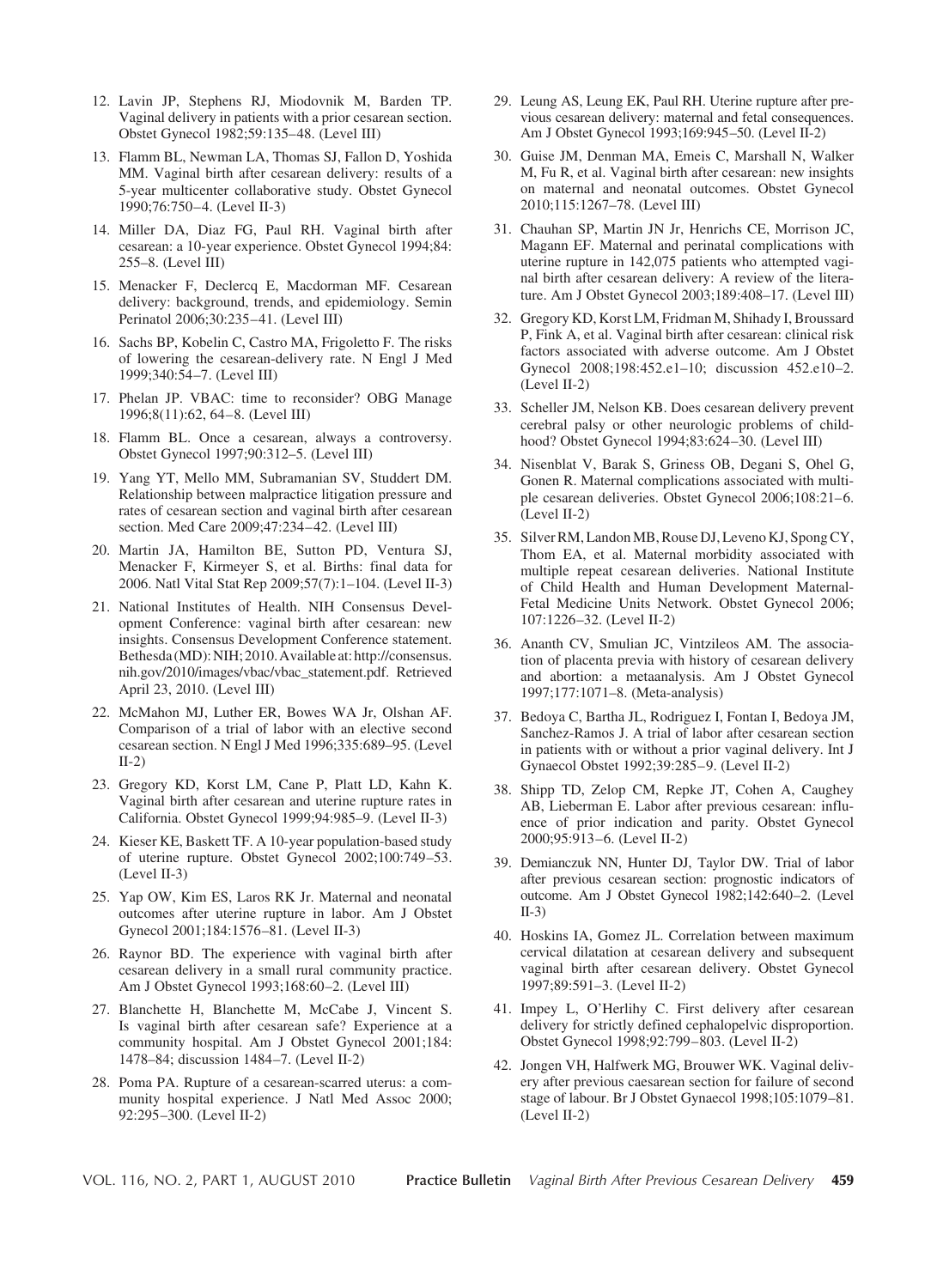- 43. Bujold E, Gauthier RJ. Should we allow a trial of labor after a previous cesarean for dystocia in the second stage of labor? Obstet Gynecol 2001;98:652–5. (Level II-3)
- 44. Landon MB, Leindecker S, Spong CY, Hauth JC, Bloom S, Varner MW, et al. The MFMU Cesarean Registry: factors affecting the success of trial of labor after previous cesarean delivery. National Institute of Child Health and Human Development Maternal-Fetal Medicine Units Network. Am J Obstet Gynecol 2005;193:1016–23. (Level II-2)
- 45. Rageth JC, Juzi C, Grossenbacher H. Delivery after previous cesarean: a risk evaluation. Swiss Working Group of Obstetric and Gynecologic Institutions. Obstet Gynecol 1999;93:332–7. (Level III)
- 46. Macones GA, Hausman N, Edelstein R, Stamilio DM, Marder SJ. Predicting outcomes of trials of labor in women attempting vaginal birth after cesarean delivery: a comparison of multivariate methods with neural networks. Am J Obstet Gynecol 2001;184:409–13. (Level II-2)
- 47. Sims EJ, Newman RB, Hulsey TC. Vaginal birth after cesarean: to induce or not to induce. Am J Obstet Gynecol 2001;184:1122–4. (Level II-2)
- 48. Zelop CM, Shipp TD, Cohen A, Repke JT, Lieberman E. Trial of labor after 40 weeks' gestation in women with prior cesarean. Obstet Gynecol 2001;97:391–3. (Level II-2)
- 49. Zelop CM, Shipp TD, Repke JT, Cohen A, Lieberman E. Outcomes of trial of labor following previous cesarean delivery among women with fetuses weighing >4000 g. Am J Obstet Gynecol 2001;185:903–5. (Level II-2)
- 50. Chauhan SP, Magann EF, Carroll CS, Barrilleaux PS, Scardo JA, Martin JN Jr. Mode of delivery for the morbidly obese with prior cesarean delivery: vaginal versus repeat cesarean section. Am J Obstet Gynecol 2001;185:349–54. (Level II-2)
- 51. Carroll CS Sr, Magann EF, Chauhan SP, Klauser CK, Morrison JC. Vaginal birth after cesarean section versus elective repeat cesarean delivery: Weight-based outcomes. Am J Obstet Gynecol 2003;188:1516–20; discussion 1520–2. (Level II-2)
- 52. Srinivas SK, Stamilio DM, Sammel MD, Stevens EJ, Peipert JF, Odibo AO, et al. Vaginal birth after caesarean delivery: does maternal age affect safety and success? Paediatr Perinat Epidemiol 2007;21:114–20. (Level II-2)
- 53. Goodall PT, Ahn JT, Chapa JB, Hibbard JU. Obesity as a risk factor for failed trial of labor in patients with previous cesarean delivery. Am J Obstet Gynecol 2005; 192:1423–6. (Level II-3)
- 54. Juhasz G, Gyamfi C, Gyamfi P, Tocce K, Stone JL. Effect of body mass index and excessive weight gain on success of vaginal birth after cesarean delivery. Obstet Gynecol 2005;106:741–6. (Level II-3)
- 55. Huang WH, Nakashima DK, Rumney PJ, Keegan KA Jr, Chan K. Interdelivery interval and the success of vaginal birth after cesarean delivery. Obstet Gynecol 2002;99: 41–4. (Level II -2)
- 56. Srinivas SK, Stamilio DM, Stevens EJ, Peipert JF, Odibo AO, Macones GA. Safety and success of vaginal

birth after cesarean delivery in patients with preeclampsia. Am J Perinatol 2006;3:145–52. (Level II-2)

- 57. Caughey AB, Shipp TD, Repke JT, Zelop C, Cohen A, Lieherman E. Trial of labor after cesarean delivery: the effect of previous vaginal delivery. Am J Obstet Gynecol 1998;179:938–41. (Level II-2)
- 58. Troyer LR, Parisi VM. Obstetric parameters affecting success in a trial of labor: designation of a scoring system. Am J Obstet Gynecol 1992;167:1099–104. (Level II-3)
- 59. Hashima JN, Guise JM. Vaginal birth after cesarean: a prenatal scoring tool. Am J Obstet Gynecol 2007;196:e22–3. (Level III)
- 60. Srinivas SK, Stamilio DM, Stevens EJ, Odibo AO, Peipert JF, Macones GA. Predicting failure of a vaginal birth attempt after cesarean delivery. Obstet Gynecol 2007;109:800–5. (Level II-2)
- 61. Grobman WA, Lai Y, Landon MB, Spong CY, Leveno KJ, Rouse DJ, et al. Development of a nomogram for prediction of vaginal birth after cesarean delivery. National Institute of Child Health and Human Development (NICHD) Maternal-Fetal Medicine Units Network (MFMU). Obstet Gynecol 2007;109:806–12. (Level III)
- 62. Cahill AG, Stamilio DM, Odibo AO, Peipert JF, Ratcliffe SJ, Stevens EJ, et al. Is vaginal birth after cesarean (VBAC) or elective repeat cesarean safer in women with a prior vaginal delivery? Am J Obstet Gynecol 2006; 195:1143–7. (Level II-2)
- 63. Grobman WA, Lai Y, Landon MB, Spong CY, Leveno KJ, Rouse DJ, et al. Can a prediction model for vaginal birth after cesarean also predict the probability of morbidity related to a trial of labor? Eunice Kennedy Shriver National Institute of Child Health and Human Development Maternal-Fetal Medicine Units Network. Am J Obstet Gynecol 2009;200:56.e1–56.e6. (Level III)
- 64. Asakura H, Myers SA. More than one previous cesarean delivery: a 5-year experience with 435 patients. Obstet Gynecol 1995;85:924–9. (Level III)
- 65. Caughey AB, Shipp TD, Repke JT, Zelop CM, Cohen A, Lieberman E. Rate of uterine rupture during a trial of labor in women with one or two prior cesarean deliveries. Am J Obstet Gynecol 1999;181:872–6. (Level II-2)
- 66. Landon MB, Spong CY, Thom E, Hauth JC, Bloom SL, Varner MW, et al. Risk of uterine rupture with a trial of labor in women with multiple and single prior cesarean delivery. National Institute of Child Health and Human Development Maternal-Fetal Medicine Units Network. Obstet Gynecol 2006;108:12–20. (Level II-2)
- 67. Macones GA, Cahill A, Pare E, Stamilio DM, Ratcliffe S, Stevens E, et al. Obstetric outcomes in women with two prior cesarean deliveries: is vaginal birth after cesarean delivery a viable option? Am J Obstet Gynecol 2005;192:1223–8. (Level II-2)
- 68. Tahseen S, Griffiths M. Vaginal birth after two caesarean sections (VBAC-2)-a systematic review with meta-analysis of success rate and adverse outcomes of VBAC-2 versus VBAC-1 and repeat (third) caesarean sections. BJOG 2010;117:5–19. (Meta-analysis)
- 69. Cahill AG, Tuuli M, Odibo AO, Stamilio DM, Macones GA. Vaginal birth after caesarean for women with three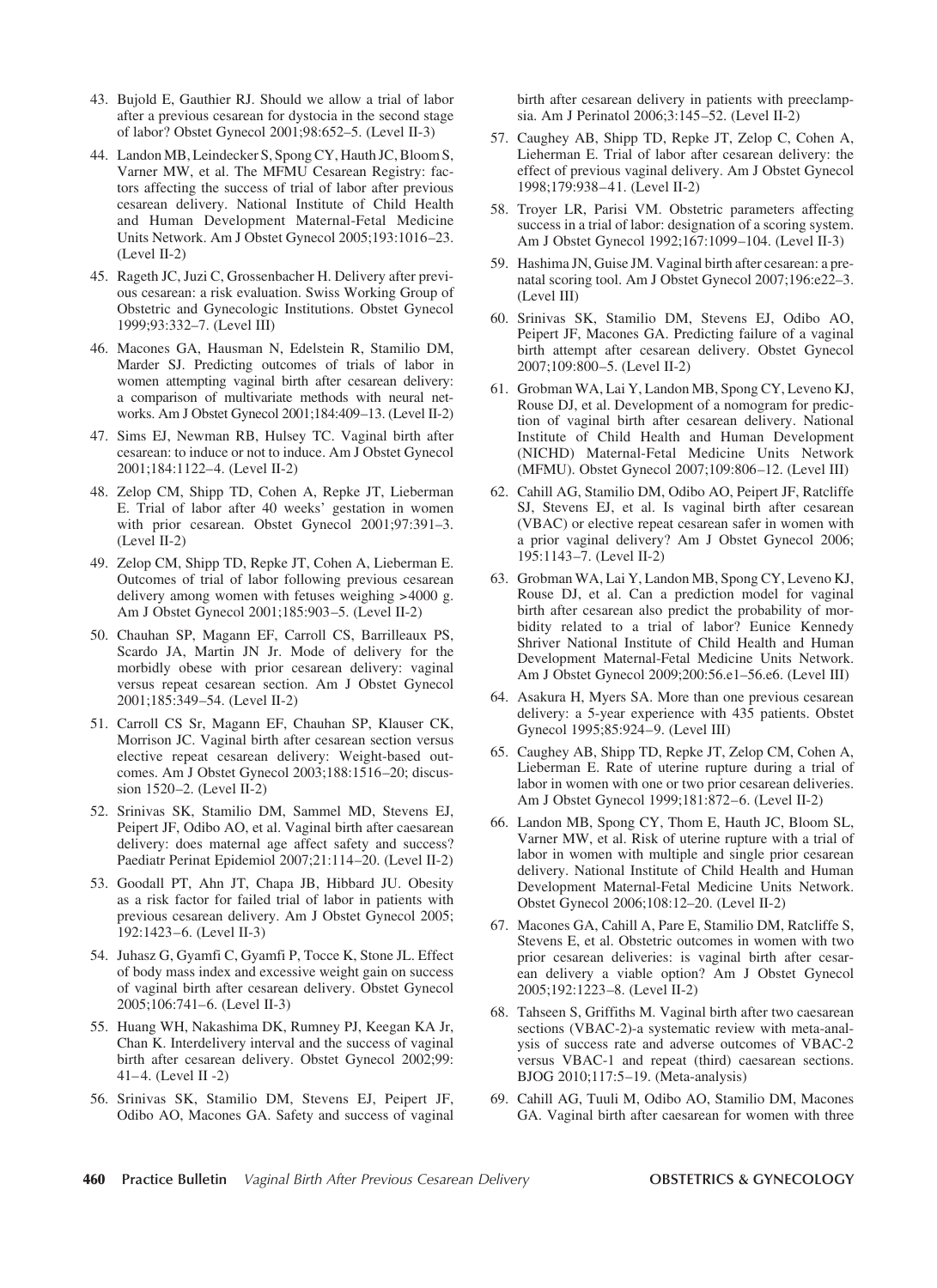or more prior caesareans: assessing safety and success. BJOG 2010;117:422–7. (Level II-2)

- 70. Flamm BL, Goings JR. Vaginal birth after cesarean section: is suspected fetal macrosomia a contraindication? Obstet Gynecol 1989;74:694–7. (Level II-2)
- 71. Phelan JP, Eglinton GS, Horenstein JM, Clark SL, Yeh S. Previous cesarean birth. Trial of labor in women with macrosomic infants. J Reprod Med 1984;29:36–40. (Level II-2)
- 72. Elkousy MA, Sammel M, Stevens E, Peipert JF, Macones G. The effect of birth weight on vaginal birth after cesarean delivery success rates. Am J Obstet Gynecol 2003; 188:824–30. (Level II-2)
- 73. Peaceman AM, Gersnoviez R, Landon MB, Spong CY, Leveno KJ, Varner MW, et al. The MFMU Cesarean Registry: impact of fetal size on trial of labor success for patients with previous cesarean for dystocia. National Institute of Child Health and Human Development Maternal-Fetal Medicine Units Network. Am J Obstet Gynecol 2006;195:1127–31. (Level II-2)
- 74. Chauhan SP, Grobman WA, Gherman RA, Chauhan VB, Chang G, Magann EF, et al. Suspicion and treatment of the macrosomic fetus: a review. Am J Obstet Gynecol 2005;193:332–46. (Level III)
- 75. Yeh S, Huang X, Phelan JP. Postterm pregnancy after previous cesarean section. J Reprod Med 1984;29:41–4. (Level II-2)
- 76. Kiran TS, Chui YK, Bethel J, Bhal PS. Is gestational age an independent variable affecting uterine scar rupture rates?. Eur J Obstet Gynecol Reprod Biol 2006;126: 68–71. (Level II-2)
- 77. Coassolo KM, Stamilio DM, Pare E, Peipert JF, Stevens E, Nelson DB, et al. Safety and efficacy of vaginal birth after cesarean attempts at or beyond 40 weeks of gestation. Obstet Gynecol 2005;106:700–6. (Level II-2)
- 78. Martin JN Jr, Perry KG Jr, Roberts WE, Meydrech EF. The case for trial of labor in the patient with a prior lowsegment vertical cesarean incision. Am J Obstet Gynecol 1997;177:144–8. (Level III)
- 79. Naef RW 3rd, Ray MA, Chauhan SP, Roach H, Blake PG, Martin JN Jr. Trial of labor after cesarean delivery with a lower-segment, vertical uterine incision: is it safe? Am J Obstet Gynecol 1995;172:1666–73. (Level II-2)
- 80. Shipp TD, Zelop CM, Repke JT, Cohen A, Caughey AB, Lieberman E. Intrapartum uterine rupture and dehiscence in patients with prior lower uterine segment vertical and transverse incisions. Obstet Gynecol 1999;94:735–40. (Level II-2)
- 81. Lydon-Rochelle M, Holt VL, Easterling TR, Martin DP. Risk of uterine rupture during labor among women with a prior cesarean delivery. N Engl J Med 2001;345:3–8. (Level II-2)
- 82. Pruett KM, Kirshon B, Cotton DB, Poindexter AN 3rd. Is vaginal birth after two or more cesarean sections safe?. Obstet Gynecol 1988;72:163–5. (Level III)
- 83. Beall M, Eglinton GS, Clark SL, Phelan JP. Vaginal delivery after cesarean section in women with unknown

types of uterine scar. J Reprod Med 1984;29:31–5. (Level II-2)

- 84. Leung AS, Farmer RM, Leung EK, Medearis AL, Paul RH. Risk factors associated with uterine rupture during trial of labor after cesarean delivery: a case-control study. Am J Obstet Gynecol 1993;168:1358–63. (Level II-2)
- 85. Miller DA, Mullin P, Hou D, Paul RH. Vaginal birth after cesarean section in twin gestation. Am J Obstet Gynecol 1996;175:194–8. (Level II-2)
- 86. Strong TH Jr, Phelan JP, Ahn MO, Sarno AP Jr. Vaginal birth after cesarean delivery in the twin gestation. Am J Obstet Gynecol 1989;161:29–32. (Level III)
- 87. Myles T. Vaginal birth of twins after a previous Cesarean section. J Matern Fetal Med 2001;10:171–4. (Level II-2)
- 88. Sansregret A, Bujold E, Gauthier RJ. Twin delivery after a previous caesarean: a twelve-year experience. J Obstet Gynaecol Can 2003;25:294–8. (Level II-2)
- 89. Cahill A, Stamilio DM, Pare E, Peipert JP, Stevens EJ, Nelson DB, et al. Vaginal birth after cesarean (VBAC) attempt in twin pregnancies: is it safe? Am J Obstet Gynecol 2005;193:1050–5. (Level II-2)
- 90. Varner MW, Thom E, Spong CY, Landon MB, Leveno KJ, Rouse DJ, et al. Trial of labor after one previous cesarean delivery for multifetal gestation. National Institute of Child Health and Human Development (NICHD) Maternal-Fetal Medicine Units Network (MFMU. Obstet Gynecol 2007;110:814–9. (Level II-3)
- 91. Grobman WA, Gilbert S, Landon MB, Spong CY, Leveno KJ, Rouse DJ, et al. Outcomes of induction of labor after one prior cesarean. Obstet Gynecol 2007; 109:262–9. (Level II-2)
- 92. Ravasia DJ, Wood SL, Pollard JK. Uterine rupture during induced trial of labor among women with previous cesarean delivery. Am J Obstet Gynecol 2000;183: 1176–9. (Level II-3)
- 93. Zelop CM, Shipp TD, Repke JT, Cohen A, Caughey AB, Lieberman E. Uterine rupture during induced or augmented labor in gravid women with one prior cesarean delivery. Am J Obstet Gynecol 1999;181:882–6. (Level II-2)
- 94. Cahill AG, Waterman BM, Stamilio DM, Odibo AO, Allsworth JE, Evanoff B, et al. Higher maximum doses of oxytocin are associated with an unacceptably high risk for uterine rupture in patients attempting vaginal birth after cesarean delivery. Am J Obstet Gynecol 2008;199:32.e1–32.e5. (Level II-2)
- 95. Bennett BB. Uterine rupture during induction of labor at term with intravaginal misoprostol. Obstet Gynecol 1997;89:832–3. (Level III)
- 96. Wing DA, Lovett K, Paul RH. Disruption of prior uterine incision following misoprostol for labor induction in women with previous cesarean delivery. Obstet Gynecol 1998;91:828–30. (Level III)
- 97. Plaut MM, Schwartz ML, Lubarsky SL. Uterine rupture associated with the use of misoprostol in the gravid patient with a previous cesarean section. Am J Obstet Gynecol 1999;180:1535–42. (Level III)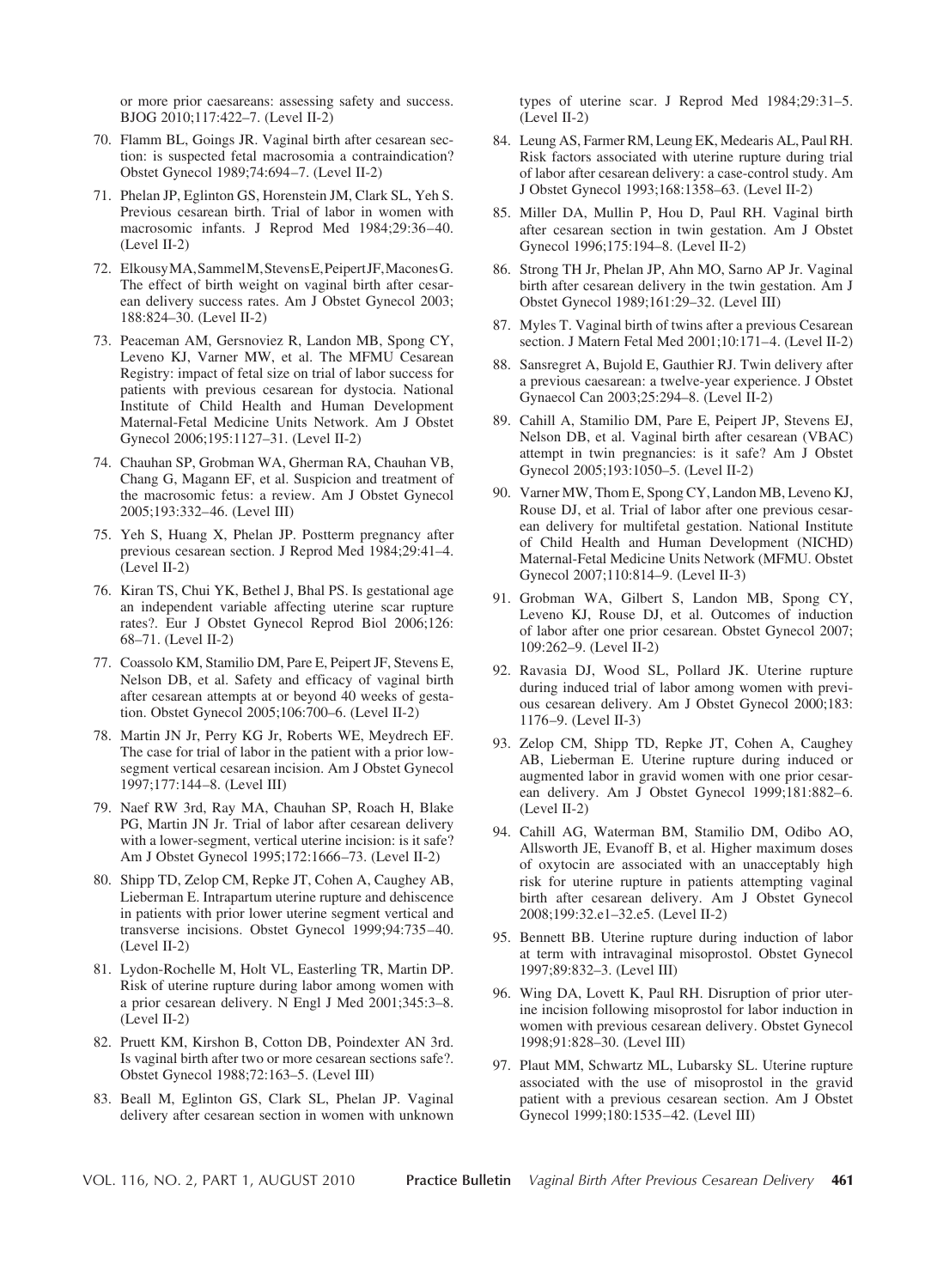- 98. Aslan H, Unlu E, Agar M, Ceylan Y. Uterine rupture associated with misoprostol labor induction in women with previous cesarean delivery. Eur J Obstet Gynecol Reprod Biol 2004;113:45–8. (Level III)
- 99. Delaney T, Young DC. Spontaneous versus induced labor after a previous cesarean delivery. Obstet Gynecol 2003; 102:39–44. (Level II-2)
- 100. Bujold E, Blackwell SC, Hendler I, Berman S, Sorokin Y, Gauthier RJ. Modified Bishop's score and induction of labor in patients with a previous cesarean delivery. Am J Obstet Gynecol 2004;191:1644–8. (Level II-3)
- 101. Grinstead J, Grobman WA. Induction of labor after one prior cesarean: predictors of vaginal delivery. Obstet Gynecol 2004;103:534–8. (Level II-2)
- 102. Horenstein JM, Phelan JP. Previous cesarean section: the risks and benefits of oxytocin usage in a trial of labor. Am J Obstet Gynecol 1985;151:564–9. (Level II-2)
- 103. Flamm BL, Goings JR, Fuelberth NJ, Fischermann E, Jones C, Hersh E. Oxytocin during labor after previous cesarean section: results of a multicenter study. Obstet Gynecol 1987;70:709–12. (Level II-3)
- 104. Bujold E, Blackwell SC, Gauthier RJ. Cervical ripening with transcervical foley catheter and the risk of uterine rupture. Obstet Gynecol 2004;103:18–23. (Level II-3)
- 105. Hoffman MK, Sciscione A, Srinivasana M, Shackelford DP, Ekbladh L. Uterine rupture in patients with a prior cesarean delivery: the impact of cervical ripening. Am J Perinatol 2004;21:217–22. (Level II-2)
- 106. Flamm BL, Fried MW, Lonky NM, Giles WS. External cephalic version after previous cesarean section. Am J Obstet Gynecol 1991;165:370–2. (Level II-2)
- 107. Clock C, Kurtzman J, White J, Chung JH. Cesarean risk after successful external cephalic version: a matched, retrospective analysis. J Perinatol 2009;29:96–100. (Level II-2)
- 108. Sela HY, Fiegenberg T, Ben-Meir A, Elchalal U, Ezra Y. Safety and efficacy of external cephalic version for women with a previous cesarean delivery. Eur J Obstet Gynecol Reprod Biol 2009;142:111–4. (Level III)
- 109. Sakala EP, Kaye S, Murray RD, Munson LJ. Epidural analgesia. Effect on the likelihood of a successful trial of labor after cesarean section. J Reprod Med 1990;35:886– 90. (Level II-2)
- 110. Flamm BL, Lim OW, Jones C, Fallon D, Newman LA, Mantis JK. Vaginal birth after cesarean section: results of a multicenter study. Am J Obstet Gynecol 1988;158: 1079–84. (Level II-2)
- 111. Stovall TG, Shaver DC, Solomon SK, Anderson GD. Trial of labor in previous cesarean section patients, excluding classical cesarean sections. Obstet Gynecol 1987;70:713–7. (Level II-3)
- 112. Ridgeway JJ, Weyrich DL, Benedetti TJ. Fetal heart rate changes associated with uterine rupture. Obstet Gynecol 2004;103:506–12. (Level II-2)
- 113. Devoe LD, Croom CS, Youssef AA, Murray C. The prediction of "controlled" uterine rupture by the use of

intrauterine pressure catheters. Obstet Gynecol 1992; 80:626–9. (Level II-2)

- 114. Rodriguez MH, Masaki DI, Phelan JP, Diaz FG. Uterine rupture: are intrauterine pressure catheters useful in the diagnosis? Am J Obstet Gynecol 1989;161:666–9. (Level III)
- 115. Macones GA, Cahill AG, Stamilio DM, Odibo A, Peipert J, Stevens EJ. Can uterine rupture in patients attempting vaginal birth after cesarean delivery be predicted? Am J Obstet Gynecol 2006;195:1148–52. (Level II-3)
- 116. Grobman WA, Lai Y, Landon MB, Spong CY, Leveno KJ, Rouse DJ, et al. Prediction of uterine rupture associated with attempted vaginal birth after cesarean delivery. National Institute of Child Health and Human Development Maternal-Fetal Medicine Units Network. Am J Obstet Gynecol 2008;199:30.e1–30.e5. (Level III)
- 117. Ritchie EH. Pregnancy after rupture of the pregnant uterus. A report of 36 pregnancies and a study of cases reported since 1932. J Obstet Gynaecol Br Commonw 1971;78:642–8. (Level III)
- 118. Reyes-Ceja L, Cabrera R, Insfran E, Herrera-Lasso F. Pregnancy following previous uterine rupture. Study of 19 patients. Obstet Gynecol 1969;34:387–9. (Level III)
- 119. Bhattacharjee N, Ganguly RP, Saha SP. Misoprostol for termination of mid-trimester post-Caesarean pregnancy. Aust N Z J Obstet Gynaecol 2007;47:23–5. (Level II-2)
- 120. Marinoni E, Santoro M, Vitagliano MP, Patella A, Cosmi EV, Di Iorio R. Intravaginal gemeprost and secondtrimester pregnancy termination in the scarred uterus. Int J Gynaecol Obstet 2007;97:35–9. (Level II-2)
- 121. Daponte A, Nzewenga G, Dimopoulos KD, Guidozzi F. The use of vaginal misoprostol for second-trimester pregnancy termination in women with previous single cesarean section. Contraception 2006;74:324–7. (Level III)
- 122. Daskalakis GJ, Mesogitis SA, Papantoniou NE, Moulopoulos GG, Papapanagiotou AA, Antsaklis AJ. Misoprostol for second trimester pregnancy termination in women with prior caesarean section. BJOG 2005; 112:97–9. (Level II-3)
- 123. Dickinson JE. Misoprostol for second-trimester pregnancy termination in women with a prior cesarean delivery. Obstet Gynecol 2005;105:352–6. (Level II-3)
- 124. Debby A, Golan A, Sagiv R, Sadan O, Glezerman M. Midtrimester abortion in patients with a previous uterine scar. Eur J Obstet Gynecol Reprod Biol 2003;109: 177–80. (Level II-2)
- 125. Hammond C. Recent advances in second-trimester abortion: an evidence-based review. Am J Obstet Gynecol 2009;200:347–56. (Level III)
- 126. Goyal V. Uterine rupture in second-trimester misoprostol-induced abortion after cesarean delivery: a systematic review. Obstet Gynecol 2009;113:1117–23. (Level III)
- 127. Berghahn L, Christensen D, Droste S. Uterine rupture during second-trimester abortion associated with misoprostol. Obstet Gynecol 2001;98:976–7. (Level III)
- 128. Schneider D, Bukovsky I, Caspi E. Safety of midtrimester pregnancy termination by laminaria and evacuation